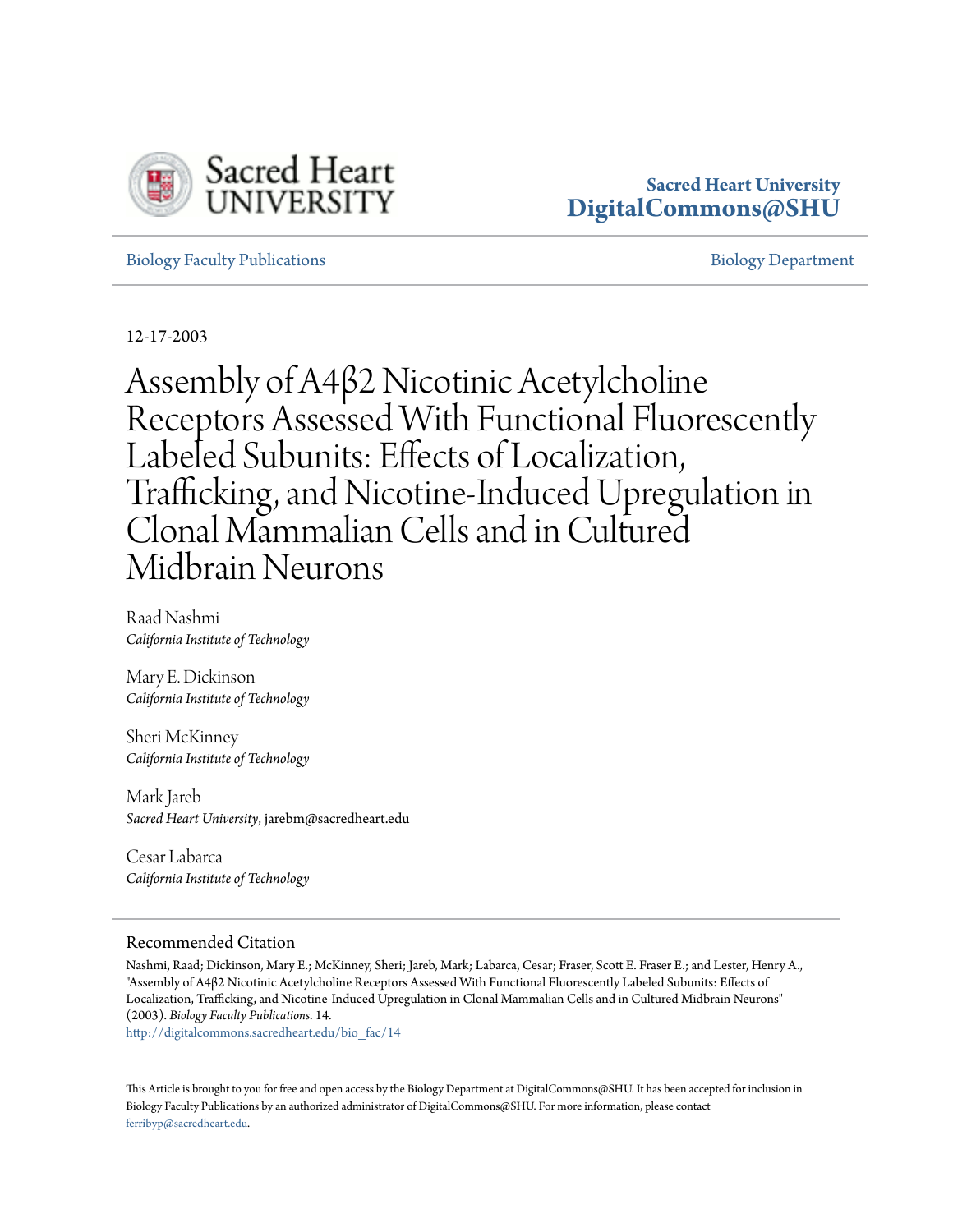*See next page for additional authors*

Follow this and additional works at: [http://digitalcommons.sacredheart.edu/bio\\_fac](http://digitalcommons.sacredheart.edu/bio_fac?utm_source=digitalcommons.sacredheart.edu%2Fbio_fac%2F14&utm_medium=PDF&utm_campaign=PDFCoverPages) Part of the [Cell and Developmental Biology Commons,](https://network.bepress.com/hgg/discipline/8?utm_source=digitalcommons.sacredheart.edu%2Fbio_fac%2F14&utm_medium=PDF&utm_campaign=PDFCoverPages) and the [Cellular and Molecular](https://network.bepress.com/hgg/discipline/70?utm_source=digitalcommons.sacredheart.edu%2Fbio_fac%2F14&utm_medium=PDF&utm_campaign=PDFCoverPages) [Physiology Commons](https://network.bepress.com/hgg/discipline/70?utm_source=digitalcommons.sacredheart.edu%2Fbio_fac%2F14&utm_medium=PDF&utm_campaign=PDFCoverPages)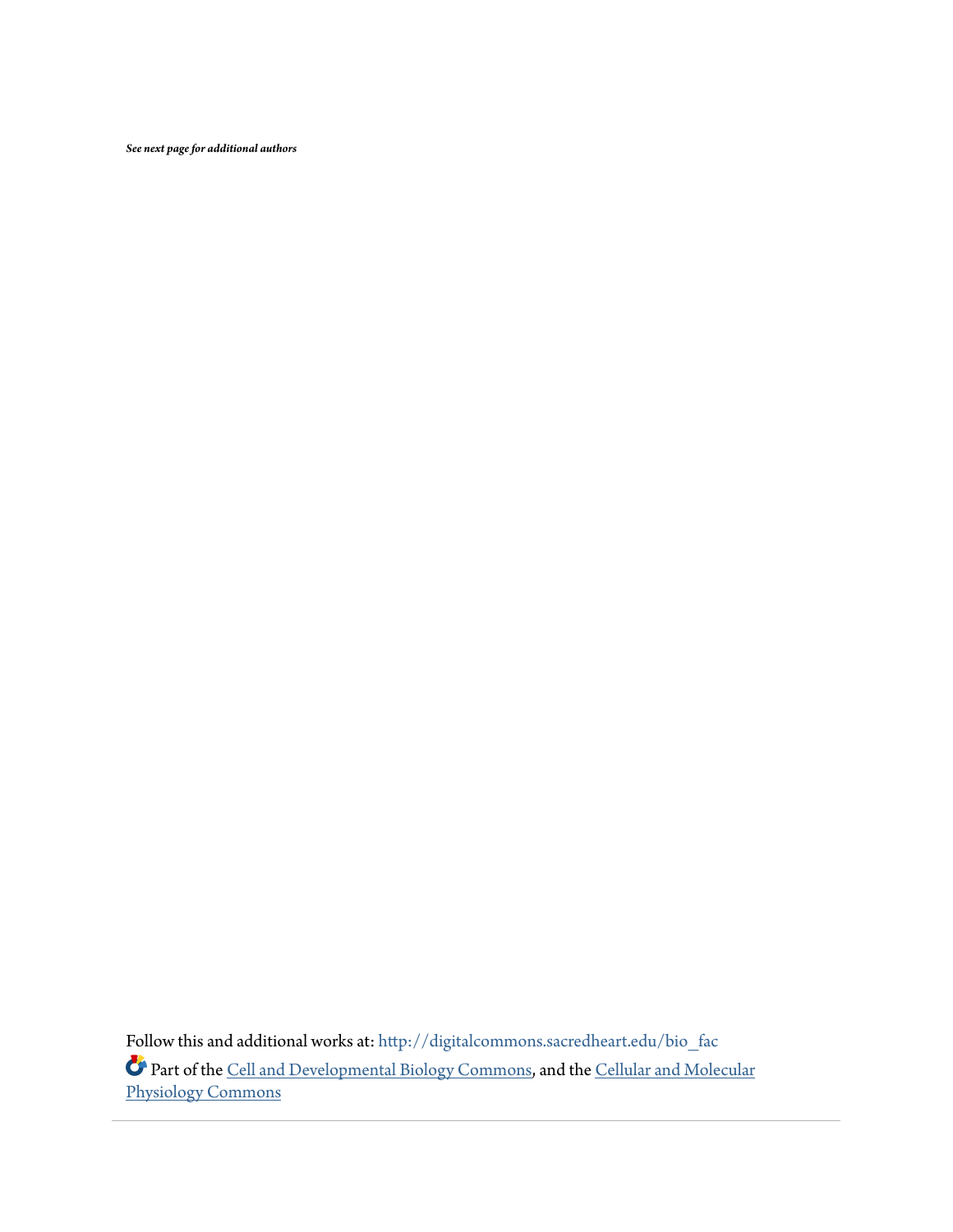### **Authors**

Raad Nashmi, Mary E. Dickinson, Sheri McKinney, Mark Jareb, Cesar Labarca, Scott E. Fraser E. Fraser, and Henry A. Lester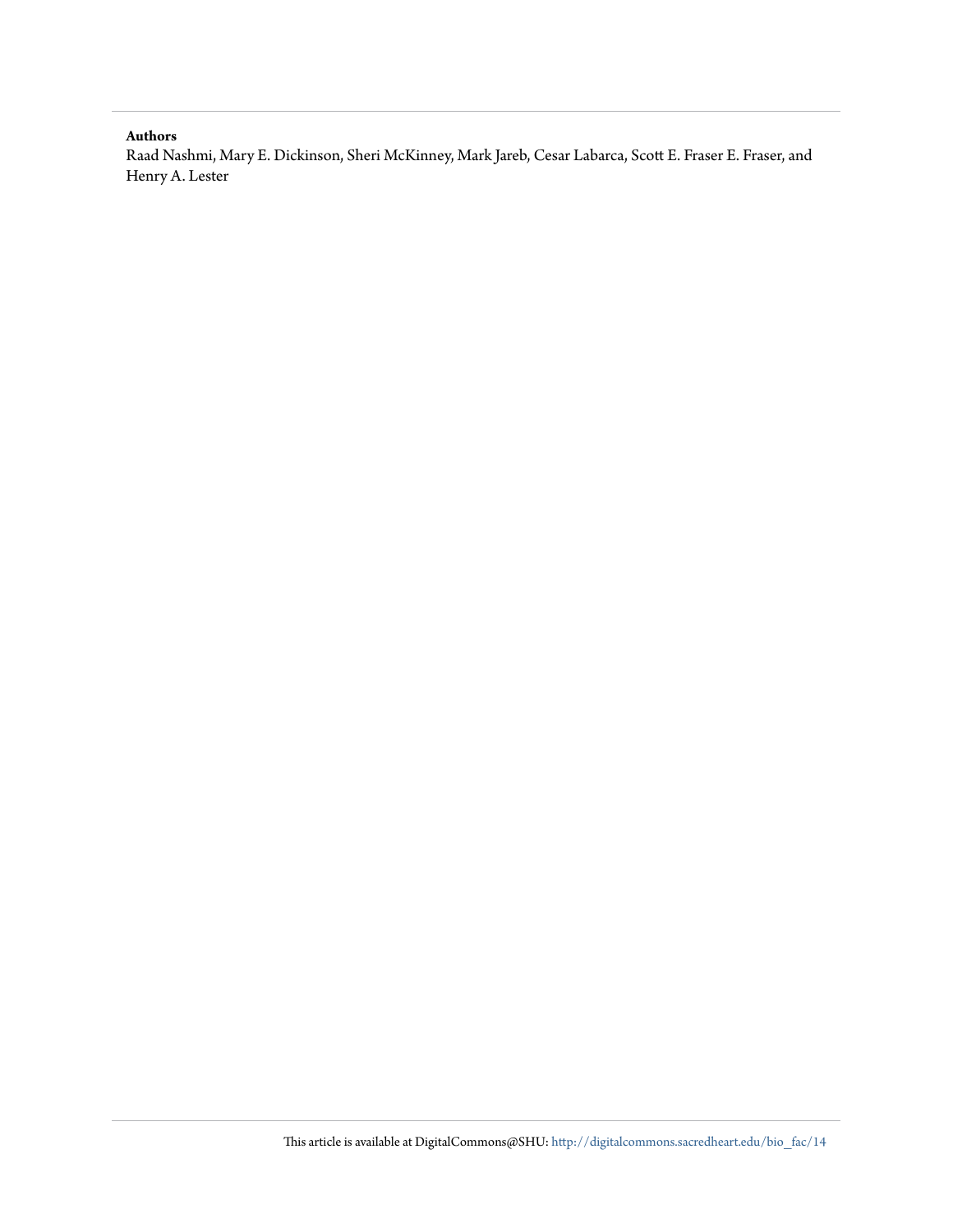## **Cellular/Molecular**

# Assembly of  $\alpha$ 4 $\beta$ 2 Nicotinic Acetylcholine Receptors **Assessed with Functional Fluorescently Labeled Subunits: Effects of Localization, Trafficking, and Nicotine-Induced Upregulation in Clonal Mammalian Cells and in Cultured Midbrain Neurons**

## **Raad Nashmi,**<sup>1</sup> **Mary E. Dickinson,**1,2 **Sheri McKinney,**<sup>1</sup> **Mark Jareb,**1,3 **Cesar Labarca,**<sup>1</sup> **Scott E. Fraser,**1,2 **and Henry A. Lester**<sup>1</sup>

<sup>1</sup>Division of Biology, <sup>2</sup>Biological Imaging Center, California Institute of Technology, Pasadena, California 91125, and <sup>3</sup>Department of Biology, Sacred Heart University, Fairfield, Connecticut 06825

Fura-2 recording of Ca<sup>2+</sup> influx was used to show that incubation in 1  $\mu$ m nicotine (2–6 d) upregulates several pharmacological components of acetylcholine (ACh) responses in ventral midbrain cultures, including a MLA-resistant, DH*β*E-sensitive component that presumably corresponds to  $\alpha$ 4 $\beta$ 2 receptors. To study changes in  $\alpha$ 4 $\beta$ 2 receptor levels and assembly during this upregulation, we incorporated yellow and cyan fluorescent proteins (YFPs and CFPs) into the  $\alpha$ 4 or  $\beta$ 2 M3–M4 intracellular loops, and these subunits were **coexpressed in human embryonic kidney (HEK) 293T cells and cultured ventral midbrain neurons. The fluorescent receptors resembled wild-type receptors in maximal responses to ACh, dose–response relations, ACh-induced Ca <sup>2</sup> influx, and somatic and dendritic distri**bution. Transfected midbrain neurons that were exposed to nicotine (1 d) displayed greater levels of fluorescent  $\alpha$ 4 and  $\beta$ 2 nicotinic ACh  $r$  receptor (nAChR) subunits. As expected from the hetero-multimeric nature of  $\alpha$ 4 $\beta$ 2 receptors, coexpression of the  $\alpha$ 4-YFP and  $\beta$ 2-CFP **subunits resulted in robust fluorescence resonance energy transfer (FRET), with a FRET efficiency of 22%. In midbrain neurons, dendritic 4**-**2 nAChRs displayed greater FRET than receptors inside the soma, and in HEK293T cells, a similar increase was noted for receptors** that were translocated to the surface during PKC stimulation. When cultured transfected midbrain neurons were incubated in  $1 \mu M$ nicotine, there was increased FRET in the cell body, denoting increased assembly of  $\alpha$ 4 $\beta$ 2 receptors. Thus, changes in  $\alpha$ 4 $\beta$ 2 receptor assembly play a role in the regulation of  $\alpha$ 4 $\beta$ 2 levels and responses in both clonal cell lines and midbrain neurons, and the regulation may **result from Ca <sup>2</sup>-stimulated pathways.**

*Key words:* **nicotine addiction; nicotinic receptors; receptor assembly; FRET; 4**-**2; fluorescent protein**

## **Introduction**

Increased nicotinic receptor levels are measured in tobacco smokers and in animals exposed chronically to nicotine (Marks et al., 1992; Breese et al., 1997; Perry et al., 1999). Several incisive reviews suggest that this upregulation plays a role in nicotine addiction (Dani and Heinemann, 1996; Buisson and Bertrand, 2002; Mansvelder and McGehee, 2002). Critical evaluation of this hypothesis is not yet possible, because we do not know whether this increase in

Correspondence should be addressed to Henry A. Lester, California Institute of Technology, Division of Biology, M/C 156 –29, 1200 East California Boulevard, Pasadena, CA 91125. E-mail: lester@caltech.edu. Copyright © 2003 Society for Neuroscience 0270-6474/03/2311554-14\$15.00/0

nicotinic receptor levels is accompanied by increased receptor function, by decreased receptor function, or by no change.

Important clues are presented by the findings that, in clonal cell lines and *Xenopus* oocytes expressing nicotinic receptor subunits, exposure to nicotine does produce upregulation of functional receptors (Peng et al., 1994; Whiteaker et al., 1998; Buisson and Bertrand, 2001). One study indicates that both levels and function of  $\alpha$ 7 receptors increase in cultured chick cortical neurons during chronic exposure to nicotine (Kawai and Berg, 2001). Because the regulation of ion channels is likely to vary among cell types, however, it is important to test for such functional upregulation with other relevant nicotinic receptor subtypes and with other neurons of interest. We have chosen to study the mesolimbic system, because it is a major common target for nicotine and others drugs of abuse (Stolerman and Shoaib, 1991; Dani and Heinemann, 1996).

Which nicotinic receptors should one monitor? This study concentrates on  $\alpha$ 4 $\beta$ 2 receptors, because receptors containing  $\alpha$ 4 and  $\beta$ 2 nicotinic subunits comprise the most abundant nicotinic

Received Aug. 13, 2003; revised Oct. 14, 2003; accepted Oct. 16, 2003.

This work was supported by National Institutes of Health Grants NS11756 and HD37105 and the California Tobacco-Related Disease Research Program (TRDRP). R.N. was supported by a postdoctoral fellowship from the TRDRP (10FT-0174) and the Elizabeth Ross Fellowship. We thank Bruce Cohen and Julian Revie for critical evaluation of this manuscript, Eric Slimko for providing the GluCl $\beta$ -YFP GluCl $\alpha$ -CFP cDNAs, Donghong Ju, Alexa Mundy, Matthew Abramian, and Kai Sung for technical help, Qi Huang for writing some of the data analysis programs, and James Fisher for performing several three-cube FRET experiments.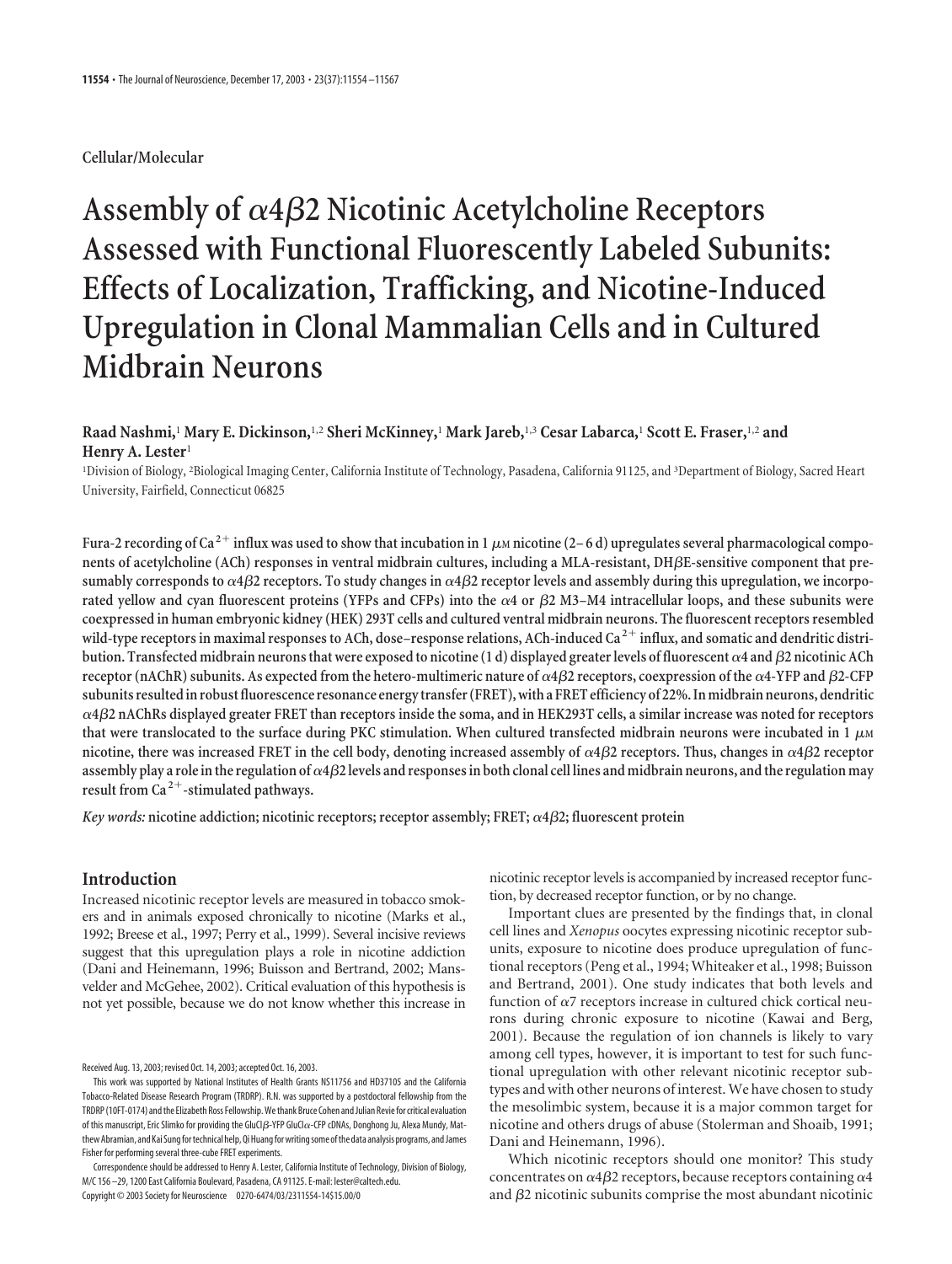

520 SOLPVSDOTS PCKCTCKEPS PVSPITVLKA GGTKAPPOHL 560 PLSPALTRAV EGVOYIADHL KAEDTDFSVK EDWKYVAMVI 600 602

DR



**Figure 1.** Designs of fluorescently tagged  $\alpha$ 4 and  $\beta$ 2 nAChR subunits. A, Nomenclature of the various  $\alpha$ 4-YFP and  $\beta$ 2-CFP chimeric constructs and their diagrams illustrating the location of insertion of the fluorescent protein within the nAChR subunit. (1) YFP with an upstream HA epitope tag was inserted near the N terminus, three amino acids downstream after the putative signal sequence ( $\alpha$ 4-YFP-N1). (2) YFP with an upstream HA epitope tag and a downstream scrambled HA epitope tag was inserted near the N terminus, three residues downstream after the putative signal sequence ( $\alpha$ 4-YFP-N2). (3) YFP with an upstream HA epitope tag was inserted into *Bst*EII restriction site of the M3–M4 loop at amino acid position 426 ( $\alpha$ 4-YFP-M). (4) CFP with an upstream c-myc epitope tag was inserted into PpuMI restriction site of the (M3–M4) loop at residue 381 ( $\beta$ 2-CFP-M). (5) CFP with an upstream c-myc epitope tag was inserted one amino acid upstream of the terminal codon of  $\beta$ 2 ( $\beta$ 2-CFP-C). *B*, Putative phosphorylation motifs in the M3–M4 intracellular loops of  $\alpha$ 4 and  $\beta$ 2. Phosphorylation motifs were from ScanProsite (http:// ca.expasy.org/cgi-bin/scanprosite) and from Pearson and Kemp (1991). Locations of insertion of YFP and CFP in the cytoplasmic loop sequences of  $\alpha$ 4 and  $\beta$ 2, respectively, are indicated by arrowheads.  $\emph{C}$ , Putative trafficking motifs in the M3–M4 intracellular loops of  $\alpha$ 4 and  $\beta$ 2.

subunits in the brain and are most sensitive to nicotine (Wonnacott, 1990). Nicotine binding is much reduced in mice lacking the  $\alpha$ 4 nicotinic subunit (Marubio et al., 1999).  $\beta$ 2 subunitcontaining nicotinic receptors are responsible for mediating nicotine self-administration in mice, nicotine-elicited currents from midbrain neurons, and increased dopamine release in the mesolimbic dopamine system (Picciotto et al., 1998). Dopaminergic neurons express several other nicotinic acetylcholine receptor (nAChR) subunits, including,  $\alpha$ 2,  $\alpha$ 3,  $\alpha$ 5,  $\alpha$ 6,  $\alpha$ 7, and  $\beta$ 3 (Di Chiara, 2000; Klink et al., 2001). Altered nicotinic receptor function is also implicated in several disorders such as epilepsy (Steinlein et al., 1995; Figl et al., 1998; Bertrand et al., 2002), Parkinson's disease (Banerjee et al., 2000; Martin-Ruiz et al., 2000), schizophrenia (Durany et al., 2000), and Alzheimer's disease (Court et al., 2000).

This paper gathers new data about the regulation of  $\alpha 4\beta 2$ 

nicotinic receptors by combining four types of *in vivo* measurements: (1) electrophysiology, (2) visualization of fluorescently labeled receptors; (3) fluorescence resonance energy transfer (FRET) between receptor subunits; and (4) fura-2 measurements of  $Ca^{2+}$  influx. We chose to design, test, and measure fluorescent  $\alpha$ 4 and  $\beta$ 2 subunits both because there is no  $\alpha$ 4 $\beta$ 2 counterpart of the convenient  $\alpha$ 7 ligand,  $\alpha$ -bungarotoxin, and because fluorescent subunits can be detected in real time while still functional.

We expected that FRET measurements in particular would be more sensitive for hetero-oligomeric channels (Riven et al., 2003) such as the  $\alpha$ 4 $\beta$ 2 receptor than for homomeric ion channels, because it is possible to place donor or acceptor fluorophores in all subunits of each channel (although we acknowledge some ambiguity because the receptors might have either  $(\alpha 4)_2(\beta 2)_3$  or  $(\alpha 4)_3(\beta 2_2)$  stoichiometry (Nelson et al., 2003)). The data presented here fulfill this expectation. The efficiency of FRET varies inversely with the sixth power of distance separating the two fluorophores, and we have used this sensitive measure of distance to assess the fraction of assembled versus unassembled receptors. These fluorescently tagged  $\alpha$ 4 $\beta$ 2 nicotinic receptor subunits now reveal that nicotine-induced nAChR assembly occurs primarily in the soma of midbrain neurons.

#### **Materials and Methods**

*cDNA constructs of fluorescently tagged nicotinic*  $subunits$ . Mouse  $\alpha$ 4 and  $\beta$ 2 nAChR cDNAs were kindly provided by Jerry Stitzel (University of Michigan, Ann Arbor, MI). Both  $\alpha$ 4 and -2 were inserted in the *Eco*RI site of the pCIneo vector (Promega, Madison, WI) in the T7 orientation. Yellow fluorescent protein (YFP) was inserted in frame into the N terminus of 4. YFP (Clontech, BD Biosciences, Bedford, MA) and an upstream hemagglutinin (HA) epitope tag were inserted three amino acids(aa) downstream from the putative signal peptide se-

quence (after residue 34) (Fig. 1*A*). The*Xma*I in the multiple cloning region of pCI-neo was removed by cutting with *Not*I and *Xba*I. DNA polymerase I Large Fragment (Klenow) was used to fill in the 5' overhangs, and a bluntend ligation was performed. For one upstream linker of YFP, the forward primer 5--TTT TCC CGG GAA TAT CCT TAT GAC GTC CCA GAC TAC GCC ATG GTG AGC AAG GGC GAG GAG CTG-3' and the reverse primer 5--AAA AGG CGT AGT CTG GGA CGT CAT AAG GAT ACC CGG GTC TTG TAC AGC TCG TCC ATG CCG AG-3' were used to amplify by PCR pEYFP-N1 (Clontech, BD Biosciences). To create YFP with two flanking linkers with an upstream HA tag, the forward primer 5'-TTT TCC CGG GAA TAT CCT TAT GAC GTC CCA GAC TAC GCC CCT GAC GCC ATG GTG AGC AAG GGC GAG GAG CTG-3' and the reverse primer 5'-AAA AGG CGT AGT CTG GGA CGT CAT AAG GAT ACC CGG GTG TCA GGG TCA TAT GGG GCA TAG TAG ACC TTG TAC AGC TGG TCC ATG CCG AG-3' were used to amplify pEYFP-N1 by PCR. In both constructs, the PCR insert products and the vectors were cut with *Xma*I. The vector was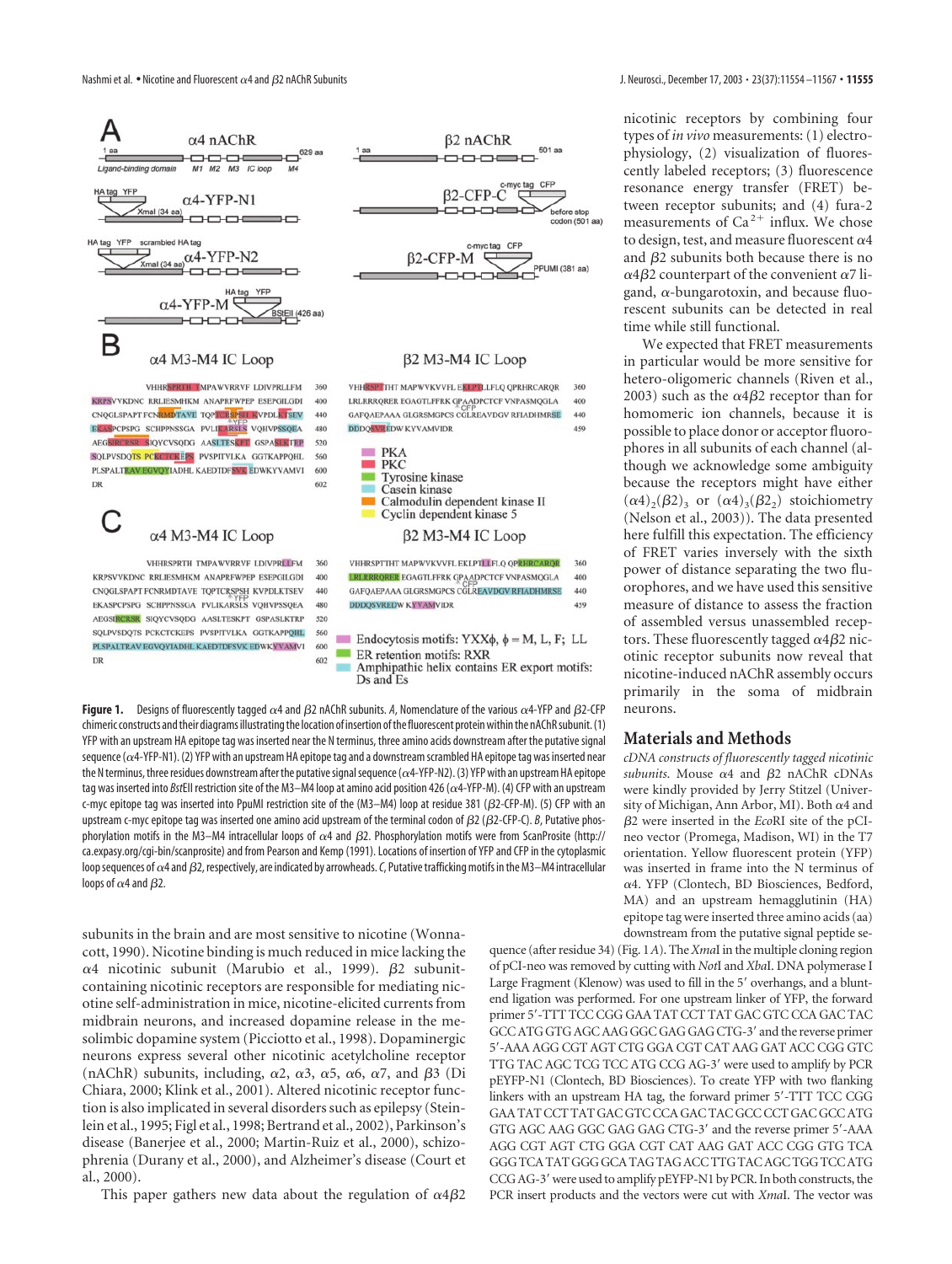dephosphorylated with shrimp alkaline phosphatase (SAP) and ligated to the insert.

Cyan fluorescent protein (CFP) (Clontech, BD Biosciences) was inserted in frame into the C terminus of  $\beta$ 2. AgeI restriction site was introduced one residue upstream of the terminal codon of  $\beta$ 2 by site-directed mutagenesis (QuickChange; Stratagene, La Jolla, CA) using the forward primer 5--C TCA GCT CCC AGC TCC AAG ACC GGT TGA GGT CTC TCA TTT GCA G-3' and the reverse primer 5'-C TGC AAA TGA GAG ACC TCA ACC GGT CTT GGA GCT GGG AGC TGA G-3'. To create the CFP insert with an upstream c-myc tag, the forward primer 5'-TTTT ACC GGT GAG CAG AAG CTG ATC TCA GAG GAG GAT CTG ATG GTG AGC AAG GGC GAG GAG CTG-3' and the reverse primer 5'-AAAA CAG ATC CTC CTC TGA GAT CAG CTT CTG CTC ACC GGT CTT GTA CAG CTC GTC CAT GCC GAG-3' were used in PCR to amplify pECFP-N1 (Clontech, BD Biosciences). Both insert and vector were cut with AgeI. The vector containing  $\beta$ 2 was dephosphorylated with SAP and ligated to the insert.

YFP was introduced in frame into the *Bst*EII site in the M3–M4 intracellular loop of  $\alpha$ 4. YFP with an upstream HA epitope tag was inserted after residue 426 of the  $\alpha$ 4 protein. The  $\alpha$ 4 vector was cut with *Bst*EII and dephosphorylated. PEYFP-N1 was amplified by PCR using the forward primer 5--TTT TGG TCA CCC TAT CCT TAT GAC GTC CCA GAC TAC GCC ATG GTG AGC AAG GGC GAG GAG CTG-3' and the reverse primer 5--AAAA GGC GTA GTC TGG GAC GTC ATA AGG ATA GG TGA CCT CTT GTA CAG CTC GTC CAT GCC GAG-3'. The YFP PCR product was cut with  $BstEII$  and ligated to the  $\alpha$ 4 vector.

CFP was inserted into the M3–M4 loop of  $\beta$ 2. CFP with an upstream c-myc tag was introduced in frame into the PpuMI restriction site, which is at amino acid position 381 of  $\beta$ 2.  $\beta$ 2 was cut with PpuMI and dephosphorylated with SAP. The pECFP-N1 insert was amplified by PCR using the forward primer 5'-TTTT A GGT CCT GAG CAG AAG CTG ATC TCA GAG GAG GAT CTG ATG GTG AGC AAG GGC GAG GAG CTG-3' and the reverse primer 5'-AAAA CAG ATC CTC CTC TGA GAT CAG CTT CTG CTC AGG ACC TTT CTT GTA CAG CTC GTC CAT GCC GAG-3'. The PCR-amplified CFP product was cut with PpuMI and ligated to the  $\beta$ 2-containing vector. All cDNA constructs were verified by sequencing.

The long intracellular M3–M4 loop of both subunits contains several motifs that may play a role in receptor function: putative phosphorylation sites (Fenster et al., 1999; Guo and Wecker, 2002) and potential trafficking signals (Williams et al., 1998). In designing the subunits that contained fluorescent tags in the M3–M4 loop, we avoided regions that included phosphorylation motifs (PKC, cAMP-dependent protein kinase, tyrosine kinase, casein kinase, calmodulin-dependent kinase, cyclin-dependent kinase 5), although one of four putative calmodulin kinase motifs was disrupted in  $\alpha$ 4-YFP-M (Fig. 1B). We also avoided putative endocytosis motifs (D'Hondt et al., 2000), endoplasmic reticulum (ER) retention motifs (Zerangue et al., 1999), and ER export signals (Ma et al., 2001, 2002) (Fig. 1*C*). We found no apparent post-Golgi surface-promoting signal. Also we avoided the negatively charged amphipathic helix that may line the permeation pathway (Miyazawa et al., 1999).

*HEK293T cell transfection*. HEK293T cells were maintained in DMEM high-glucose medium supplemented with 10% fetal calf serum, 2 mm  $L$ -glutamine, 100 U/ml penicillin, and 100  $\mu$ g/ml streptomycin. Cells were plated onto 35 mm Petri dishes with glass coverslip bottoms that were coated with 1% gelatin in PBS, incubated at 37°C in an incubator until they were 60–70% confluent, and then transiently transfected using either TransFast (Promega) or Lipofectamine 2000 (Invitrogen, Carlsbad, CA). In both cases, for each dish,  $1 \mu$ g of cDNA was mixed with the transfection reagent and medium according to the manufacturer's protocol. Experiments were performed 2–3 d later.

*Electrophysiology*. The cells were visualized under Hoffman modulation contrast illumination with an inverted microscope [Olympus IMT-2, DPlan  $10 \times 0.25$  numerical aperture (NA) and MPlan  $60 \times 0.70$ NA)] under fluorescence illumination (Hg lamp) to identify cells transfected with GFP or the fluorescently tagged nicotinic receptors. Patch electrodes (3–6 M $\Omega$ ) were filled with pipette solutions containing (in mm): 88 KH<sub>2</sub>PO<sub>4</sub>, 4.5 MgCl<sub>2</sub>, 0.9 EGTA, 9 HEPES, 0.4 CaCl<sub>2</sub>, 14 creatine

phosphate (Tris salt), 4 Mg-ATP, 0.3 GTP (Tris salt), pH 7.4 with KOH. The extracellular solution (ECS) was (in mM): 150 NaCl, 4 KCl, 2 CaCl<sub>2</sub>, 2 MgCl<sub>2</sub>, 10 HEPES, and 10 D-glucose, pH 7.4. Atropine (1  $\mu$ M) was included in the ECS to block muscarinic ACh receptors. In patch recordings of midbrain neurons, sodium channels, NMDA, AMPA, and GABA<sub>A</sub> receptors were blocked by 0.5  $\mu$ M TTX, 50  $\mu$ M AP5, 10  $\mu$ M CNQX, and 20  $\mu$ M bicuculline. Standard whole-cell recordings were made using an Axopatch 1-D amplifier, low-pass filtered at 2–5 kHz, and digitized on-line at 20 kHz (pClamp 8; Axon Instruments, Foster City, CA). Series resistance was compensated 80%, and the membrane potential was held at  $-60$  mV. Recorded potentials were corrected for junction potential.

ACh was delivered using a two-barrel glass theta tube (outer diameter  $\sim$ 200  $\mu$ m; pulled from 1.5 mm diameter theta borosilicate tubing) connected to a piezo-electric translator (Burleigh LSS-3100, Fishers, NY). Each barrel of the theta tube was fed from a 12-way manifold. This allowed up to 12 different solutions to be fed in either the control or agonist barrel. Agonists were applied for 50 msec, which was triggered by pCLAMP 8 software. The voltage input to the high-voltage amplifier (Burleigh PZ-150M) used to drive the piezo translator was filtered at 150 Hz by an eight-pole Bessel filter (Frequency Devices, Haverhill, MA) to reduce oscillations from rapid pipette movement. Solution exchange rates measured from open tip junction potential changes during application with 10% ECS were typically  $\sim$ 300  $\mu$ sec (10–90% peak time).

*Calcium imaging*. HEK293T cells were loaded in the dark for 1 hr with fura-2 AM  $(1.25 \mu M)$  in pluronic acid  $(0.01\%)$ . During imaging, cells were perfused continuously with extracellular solution. Images were obtained with an inverted fluorescence microscope (IX71 Olympus; Lambda LS 175 W Xe arc lamp; Sutter Instrument Co., Novato, CA). Ratio images were obtained by acquiring pairs of images at alternate excitation wavelengths (340/380 nm, Lambda 10–2 filter wheel, Sutter Instrument Co) with an 80 nm bandpass emission centered at 510 nm. Images were collected with a  $40\times$  oil immersion objective (UApo/340 1.35 NA) and captured (one pair per 2 sec) on a Photometrics Cascade CCD camera (16 bit resolution; Photometrics, Tucson, AZ) under the control of Slidebook 4.0 imaging software (Intelligent Imaging Innovations, Denver, CO).

ECSs with [methyllycaconitine (MLA) or dihydro-β-erythroidine  $(DH\beta E)$  + MLA] and without nicotinic receptor blockers were delivered via bath perfusion using a peristaltic pump. For imaging in midbrain neurons, sodium channels, NMDA, AMPA, and GABA<sub>A</sub> receptors were blocked by including 0.5  $\mu$ M TTX, 50  $\mu$ M AP5, 10  $\mu$ M CNQX, and 20  $\mu$ M bicuculline in the bath perfusate. The agonist ACh (300  $\mu$ M) was delivered for either 2 or 5 sec using a U-tube. A silica tube (150  $\mu$ m inner diameter and 360  $\mu$ m outer diameter; TSP150375; Polymicro Technologies, Phoenix, AZ) emanated from the pore of the U-tube and directed agonist outflow. Negative pressure was constantly applied to the U-tube to prevent agonist leakage and desensitization of receptors. For this reason, agonists were applied for at least 2 sec to overcome the delay ( $\sim$  500 msec) in delivery of agonist produced by the negative pressure. The agonist delivery via the U-tube was tested each day before and intermittently during the experiment by visual inspection of the output of phenol red added to the ECS.

*Selection of optimal fluorescently labeled constructs in HEK293 cells*. We compared the functional expression of the fluorescently tagged receptors with that of wild type (WT) by recording voltage-clamp currents induced by 300  $\mu$ M ACh in HEK293T cells. This ACh concentration elicited currents from several of the fluorescently tagged receptor constructs (Fig. 2A), and all of the responses were antagonized reversibly by  $\mathrm{DH}\beta\mathrm{E}$  (10  $\mu$ м). At the peak of the response waveform, the WT  $\alpha 4\beta 2$  response was  $396 \pm 86$  pA (Fig. 2*B*). The  $\alpha$ 4-YFP-M  $\beta$ 2 response (206  $\pm$  62 pA) was 52% of the WT value. The  $\alpha$ 4  $\beta$ 2-CFP-M (613  $\pm$  169 pA) and the ( $\alpha$ 4- $YFP-M)(\beta$ 2-CFP-M) responses (641  $\pm$  275 pA) were actually larger than the WT response (155 and 162%, respectively), but not significantly so. Constructs with fluorescent proteins outside the M3–M4 loop function less well (Fig. 2*B*). The N-terminal  $\alpha$ 4-YFP (two flanking linkers)  $\beta$ 2 receptor displayed no observable ACh response. The peak N-terminal  $\alpha$ 4-YFP  $\beta$ 2 response was much smaller than for WT, but nonetheless measurable (41  $\pm$  12 pA). Inserting CFP into the C terminus of  $\beta$ 2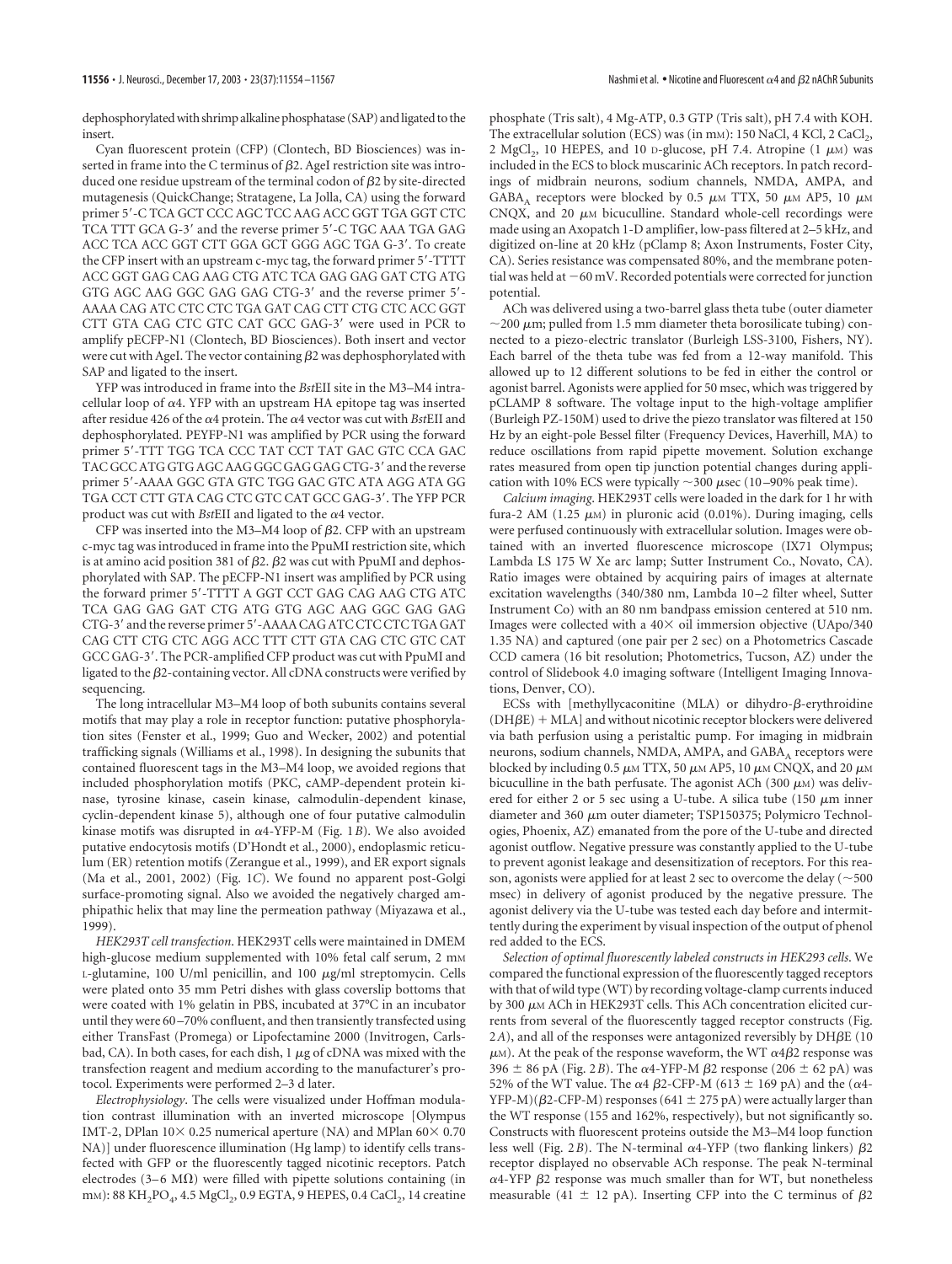

**Figure 2.** Whole-cell recordings and fura-2 recordings of  $Ca^{2+}$  accumulation for the various fluorescently tagged nicotinic receptor constructs expressed in HEK293T cells. ACh (300 μM) was applied every 60 sec (duration 50 msec). A, Exemplar AChinduced currents of each of the fluorescently tagged chimeras. Currents were inhibited with continuous coapplication of the competitive antagonist DH $\beta$ E (10  $\mu$ м) and recovered during washing.  $\beta$ , Peak current response with 300  $\mu$ м ACh of the fluorescently tagged and WT  $\alpha$ 4 $\beta$ 2 receptors. Numbers represent mean  $\pm$  SEM. Asterisks represent a significant difference (  $p$   $<$  0.05) as compared with WT. Ratiometric measurements (*F*340/*F*380) of fura-2 AM loaded in HEK293T cells show that intracellular calcium rises during a 5 sec application of 300  $\mu$ m ACh for WT  $\alpha$ 4 $\beta$ 2,  $\alpha$ 4-YFP-M  $\beta$ 2, and  $\alpha$ 4  $\beta$ 2-CFP-M (  $C$ ). Application of 300  $\mu$ m ACh to cells expressing  $\alpha$ 4-YFP-N1  $\beta$ 2 and  $\alpha$ 4  $\beta$ 2-CFP-C showed no change in levels of intracellular calcium. Each trace represents a single cell. *D*, Box plot of peak calcium fluxes for each of the fluorescently labeled constructs. Bottom, middle, and top line of the box represents 25%, median, and 75%, respectively. Bottom error bar represents 5%, and the top error bar represents 95%. Asterisks represent a significant difference ( $p < 0.05$ ) as compared with WT.

reduced the ACh response by 80% (81  $\pm$  15 pA), relative to the WT. We compared the waveforms of the  $(\alpha 4\text{-} \mathrm{YFP\text{-}M})(\beta 2\text{-}\mathrm{CFP\text{-}M})$  and WT AChinduced currents. We found no differences. The  $(\alpha 4$ -YFP-M)( $\beta$ 2-CFP-M) and WT responses had decay time constants of  $183 \pm 45$  msec  $(n = 5)$  and 159  $\pm$  32 msec ( $n = 6$ ), respectively. Furthermore, the total charge carried by WT  $\alpha$ 4 $\beta$ 2 and  $(\alpha$ 4-YFP-M)( $\beta$ 2-CFP-M) currents did not differ significantly (140  $\pm$  55 and 103  $\pm$  24 pC, respectively; *p* = 0.6; *t* test).

We also compared Ca<sup>2+</sup> flux through the fluorescently tagged nAChR constructs by ratiometric imaging of fura-2 AM in HEK293T cells. We found essentially normal responses for the constructs with fluorescent proteins in the M3–M4 loop. Application of 300  $\mu$ M ACh for 5 sec resulted in detectable rises in intracellular calcium for these M3–M4 loop constructs (Fig. 2C). The activation of WT  $\alpha$ 4 $\beta$ 2 nAChRs produced a 9.4% (7.0, 20.5%) [median (25th, 75th percentile)] increase in intracellular Ca<sup>2+</sup> (Fig. 2D). The  $\alpha$ 4-YFP-M  $\beta$ 2 receptor displayed a comparable increase in intracellular Ca<sup>2+</sup> (7.4, 4.9, 10.9%). Cells expressing the

 $\alpha$ 4  $\beta$ 2-CFP-M receptor showed increases in intracellular calcium of 15.1% (13.5, 19.3%).

On the other hand, cells with the N-terminal  $\alpha$ 4-YFP and C-terminal  $\beta$ 2-CFP constructs displayed no significant ACh-induced Ca<sup>2+</sup> increases. These results are consistent with the electrophysiological data and demonstrate that the insertion of fluorescent proteins in the N-terminal and C-terminal positions of  $\alpha$ 4 and  $\beta$ 2 nicotinic subunits impairs the ACh response of the receptors.

To compare ACh sensitivity of the M3–M4 constructs ( $\alpha$ 4-YFP-M,  $\beta$ 2-CFP-M) with that of the WT, we measured their ACh concentration–response relations (Fig. 3). In all cases, the ACh responses peaked at 1 mm and decreased at 3 mM (data not shown), presumably because of open channel block by ACh at high concentrations. The concentration–response relations were fitted with the sum of two Hill equations (Buisson and Bertrand, 2001). Similar to previous results (Buisson and Bertrand, 2001), for WT  $\alpha$ 4 $\beta$ 2 the high-affinity EC<sub>50</sub> was  $1.9 \pm 1.2$  $\mu$ M (mean  $\pm$  SEM), and the low-affinity EC<sub>50</sub> was 228  $\pm$  85  $\mu$ M (Fig. 3*A*). The higher- and lower-affinity components of the dose–response relations probably represent populations of nicotinic receptors with stoichiometry  $(\alpha 4)_2(\beta 2)_3$  and  $(\alpha 4)_3(\beta 2)_2$ , respectively (Nelson et al., 2003). The fluorescently tagged nicotinic receptors showed minimal changes in the high- and low-affinity EC<sub>50</sub> for ACh (Fig. 3B-*D*).

*Mesencephalic dopaminergic neuronal culture and transfection*. Brain tissue containing primary mesencephalic neurons of the ventral tegmental area from embryonic day 14 BDF1 mouse embryos (Shimoda et al., 1992) was incubated in plating medium (Neurobasal, 2% B27, 0.5 mm glutamax, 5% horse serum) with 1 mg/ml papain at 37°C for 20 min. The digested tissue was mechanically dispersed, laid on 5% bovine serum albumin (Fraction V; Sigma, St. Louis, MO) in PBS, spun for 6 min at 300  $\times$  *g*, and resuspended in plating medium. Cells  $(\sim 150,000)$  were plated onto 35 mm Petri dishes with glass coverslip bottoms (MatTek Corp., Ashland, MA) that were coated with polyethyleneimine (CC-4195; BioWhittaker, Walkersville, MD) in borate buffer (CC-4196; BioWhittaker) and laminin (Sigma).

To transfect neurons,  $1 \mu$ g of each cDNA was mixed with 120  $\mu$ g of Nupherin-neuron (Bi-

omol Research Laboratories, Plymouth Meeting, PA) in 400  $\mu$ l of Neurobasal medium without phenol red;  $3 \mu$ l of Lipofectamine 2000 was mixed in 400  $\mu$ l of Neurobasal media. The two solutions were incubated for 15 min at room temperature, combined, and incubated for another 45 min at room temperature. The medium of the mesencephalic cultures was replaced with plating medium without serum, and the transfection medium was added. The culture dishes were spun at  $250 \times g$  for 5 min on a swinging bucket centrifuge and incubated for 30 min at 37°C. Then the transfection mixture was removed and replaced with the original medium. Experiments were performed on the cells 1–8 d after transfection.

*Immunocytochemistry*. Mesencephalic cultures were washed in PBS and fixed in chilled 4% paraformaldehyde in PBS. Cultures were rinsed twice for 10 min with PBS and then permeabilized with 0.25% Triton X-100 in PBS for 5 min. Cultures were rinsed twice for 5 min with PBS and blocked with 10% donkey serum (Jackson ImmunoResearch Laboratories, West Grove, PA) in PBS for 30 min at 37°C. The primary anti-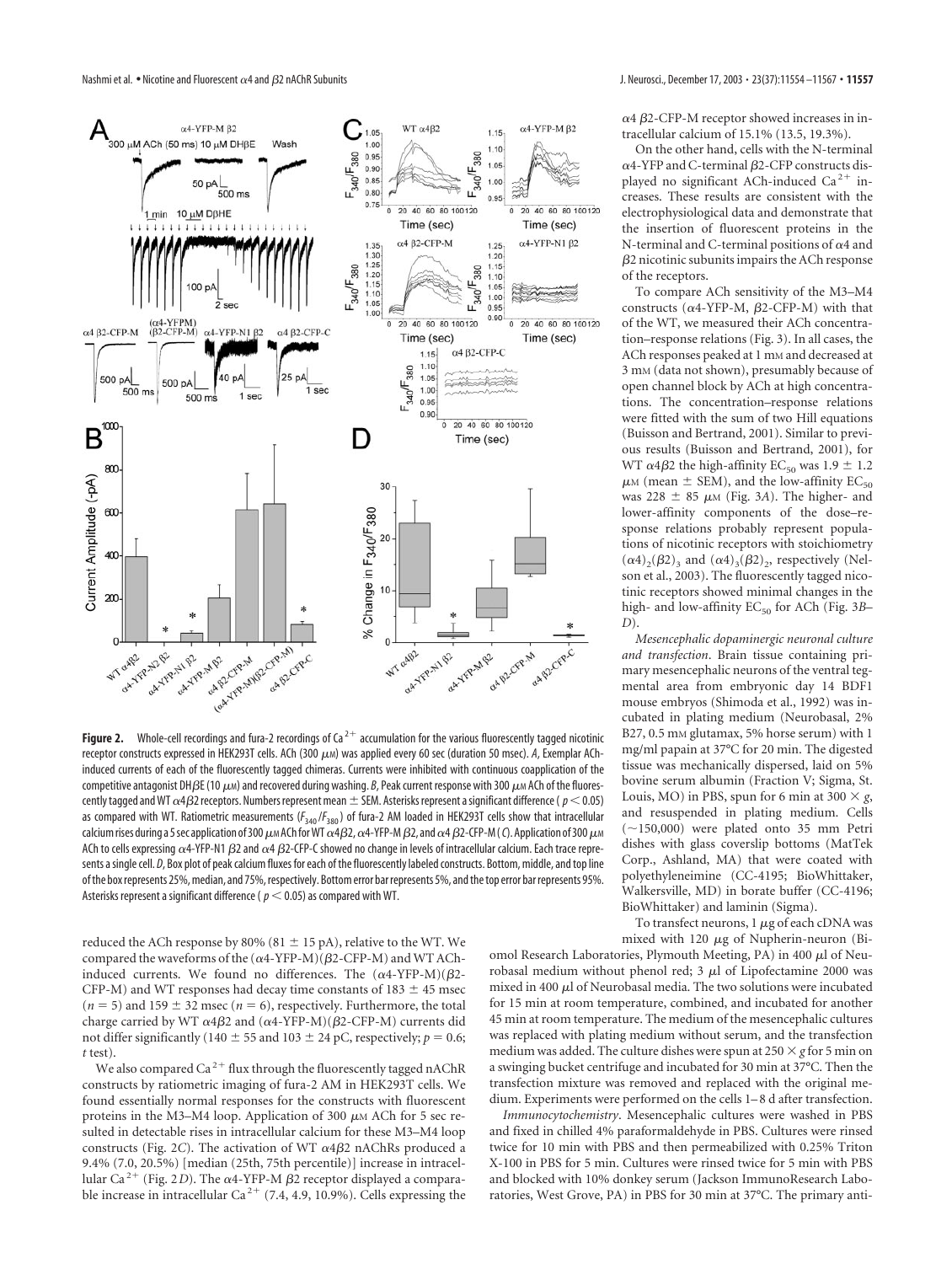

**Figure 3.** ACh dose–response relations for WT and fluorescently tagged  $\alpha$ 4 $\beta$ 2 nAChRs. ACh dose–response relations for WT  $\alpha$ 4 $\beta$ 2 (A),  $\alpha$ 4-YFP-M  $\beta$ 2 (*B*),  $\alpha$ 4  $\beta$ 2-CFP-M (*C*), and ( $\alpha$ 4-YFP-M)( $\beta$ 2-CFP-M) (D) nicotinic receptor constructs. The top traces of each panel are the evoked currents (ACh in micromolar). The fluorescently tagged constructs resemble WT in their sensitivity to ACh.

body was diluted in 3% donkey serum in PBS and incubated for 1 hr at 37°C. Cultures were then washed three times for 5 min with PBS. The secondary antibody was diluted in 3% donkey serum in PBS and incubated for 1 hr at 37°C. Finally, cultures were washed three times for 5 min with PBS.

The following primary and corresponding secondary antibodies and their dilutions were used in this study: rabbit anti-microtubuleassociated protein 2 (MAP2) polyclonal antibody at 1:500 (AB5622; Chemicon, Temecula, CA), CY5-conjugated donkey anti-rabbit (Jackson ImmunoResearch Laboratories), mouse anti-dephosphorylated tau monoclonal antibody at 1:500 (MN1010; Pierce Endogen), CY5 conjugated donkey anti-mouse (Jackson ImmunoResearch Laboratories) at 1:500, guinea pig anti- $\alpha$ 4 nAChR polyclonal antibody at 1:50 (AB5590; Chemicon), Alexa Fluor 546-conjugated goat anti-guinea pig at 1:100 (A11074; Molecular Probes, Eugene, OR), rabbit anti-tyrosine hydroxylase (Pel-Freez, Rogers, AR) at 1:50, CY5-conjugated donkey anti-rabbit (Jackson ImmunoResearch Laboratories) at 1:100.

*Direct confocal fluorescent imaging*. Mesencephalic neuronal cultures were processed for immunocytochemistry and then imaged with an upright LSM 510 Meta laser-scanning confocal microscope (Zeiss) using an Achroplan IR  $63 \times 0.9$  NA water immersion objective. Pinhole diameter was  $\sim$  1 Airy Unit. Images were collected at a 12-bit intensity resolution over 1024  $\times$  10<sup>24</sup> pixels at a pixel dwell time of 6.4  $\mu$ sec. Z-stacks of images were acquired with a Z step size that ranged between 0.7 and 1.4  $\mu$ m. The 458 nm laser line was used to excite CFP, the 514 laser line was used to excite YFP, and the 633 nm laser line was used to excite CY5. CFP images were acquired using a 458 nm dichroic mirror and a bandpass filter of 475–495 nm. YFP fluorescence was collected using a 514 nm dichroic mirror and a long-pass filter of 530 nm. CY5 fluorescence was collected using a 633 dichroic mirror and a long-pass filter of 650 nm.

*Confocal FRET images*. Cultured mesencephalic neurons or HEK293T cells 2 d after transfection were visualized at room temperature in ECS. During the imaging sessions, 2 mM ascorbic acid was included in the ECS to prevent damage to dendrites during photobleaching.

A series of lambda stack X–Y images were collected from an upright

LSM 510 Meta laser scanning confocal microscope using an Achroplan IR  $63 \times 0.9$  NA water immersion objective (Zeiss). For details, see Lansford et al. (2001) and Dickinson et al. (2001). Images were collected over a spectrum of wavelengths between 462.9 and 602 nm with bandwidths of 10.7 nm during excitation of CFP with the 458 nm laser line of an argon laser. Therefore, each pixel of the X–Y image has a complete spectral emission intensity between 462.9 and 602 nm, which is defined as the lambda stack. Pinhole was 1.32 Airy Units and a Z resolution of  $\sim$  2.0  $\mu$ m. Images were collected at a 12-bit intensity resolution over 512  $\times$  512 pixels at a pixel dwell time of 12.8  $\mu$ sec. FRET was recorded by examining the dequenching of CFP during incremental photobleaching of YFP by the 514 nm argon laser line. Lambda stacks were acquired at various time points before and after photobleaching of YFP. These time points included 0, 0.13, 0.26, 0.52, 1.05, 1.57, 2.09, 6.81, and 12.05 min, which corresponded to 0, 1, 2, 4, 8, 12, 16, 52, and 92 complete photobleaching scans.

Although there is significant overlap in the emission spectra of YFP and CFP, we were able to separate the fluorescence contribution of each fluorescent protein at each pixel using a linear unmixing algorithm based on the spectral signatures of YFP and CFP created from reference lambda stack images of cells expressing either soluble YFP or soluble CFP, respectively (Dickinson et al., 2001; Lansford et al., 2001). These unmixed YFP and CFP images were analyzed for FRET efficiency.

Background fluorescence for both CFP and YFP was determined as the mean fluorescence intensity from an area containing cells that did not express the constructs, and it was subtracted from the overall intensity. Mean fluorescence intensities of CFP and YFP were determined by tracing the outer perimeter of the cell, the neuronal soma, or dendrite with a region of interest. In the case of FRET calculated for cell membrane surface receptors with the application of 1  $\mu$ m phorbol 12,13 myristate acetate (PMA) (Sigma), however, mean fluorescence intensity was calculated for only the outer shell of fluorescence of the cell and did not include the cell interior. Mean fluorescence intensities were determined using ImageJ software v1.29u (National Institutes of Health, http://rsb. info.nih.gov/ij/). Fluorescence intensities of CFP and YFP at various time points after photobleaching were normalized to time 0 (100%). FRET efficiency (*E*) was calculated:

$$
E = 1 - (I_{\rm DA}/I_{\rm D}) \tag{1}
$$

 $I_{\mathrm{DA}}$  represents the normalized fluorescence intensity of CFP (100%) in the presence of both donor and acceptor.  $I_D$  represents the normalized fluorescence intensity of CFP in the presence of donor only. The  $I_D$  value was extrapolated from a scatter plot of the percentage increase of CFP versus the percentage decrease of YFP for each cell.

*Statistics*. Data are reported as mean  $\pm$  SE or median with the 25th and 75th percentiles for parametric and nonparametric data, respectively. Significant differences (at  $p < 0.05$ ) were determined between two groups using a *t* test for continuous data meeting parametric assumptions of normality and equal variance. Otherwise the Mann–Whitney rank sum test was used for nonparametric data. To compare significant differences between more than two groups of data meeting assumptions of normality and equal variance, a one-way ANOVA was performed followed by a Tukey test for all pair-wise comparisons. If the groups of data did not meet the parametric assumptions of normality and equal variance, then a Kruskal–Wallis one-way ANOVA on ranks was performed using the Dunn's method as *post hoc* pair-wise analysis.

#### **Results**

#### **Incubation in nicotine upregulates function**

Untransfected ventral midbrain cultures were incubated in 1  $\mu$ M nicotine for periods of 1–6 d. Blood levels of nicotine in smokers usually range between 125 and 275 nM, occasionally reaching 500 nM (Rowell, 2002); however, brain levels of nicotine are approximately three times higher than in blood (Rowell, 2002), comparable with the 1  $\mu$ M value in our experiments (Rowell and Li, 1997). We then measured fura-2 signals in these cultures to monitor changes in functional nAChRs. These signals were measured in the presence of atropine, tetrodotoxin, CNQX, AP5, and bicu-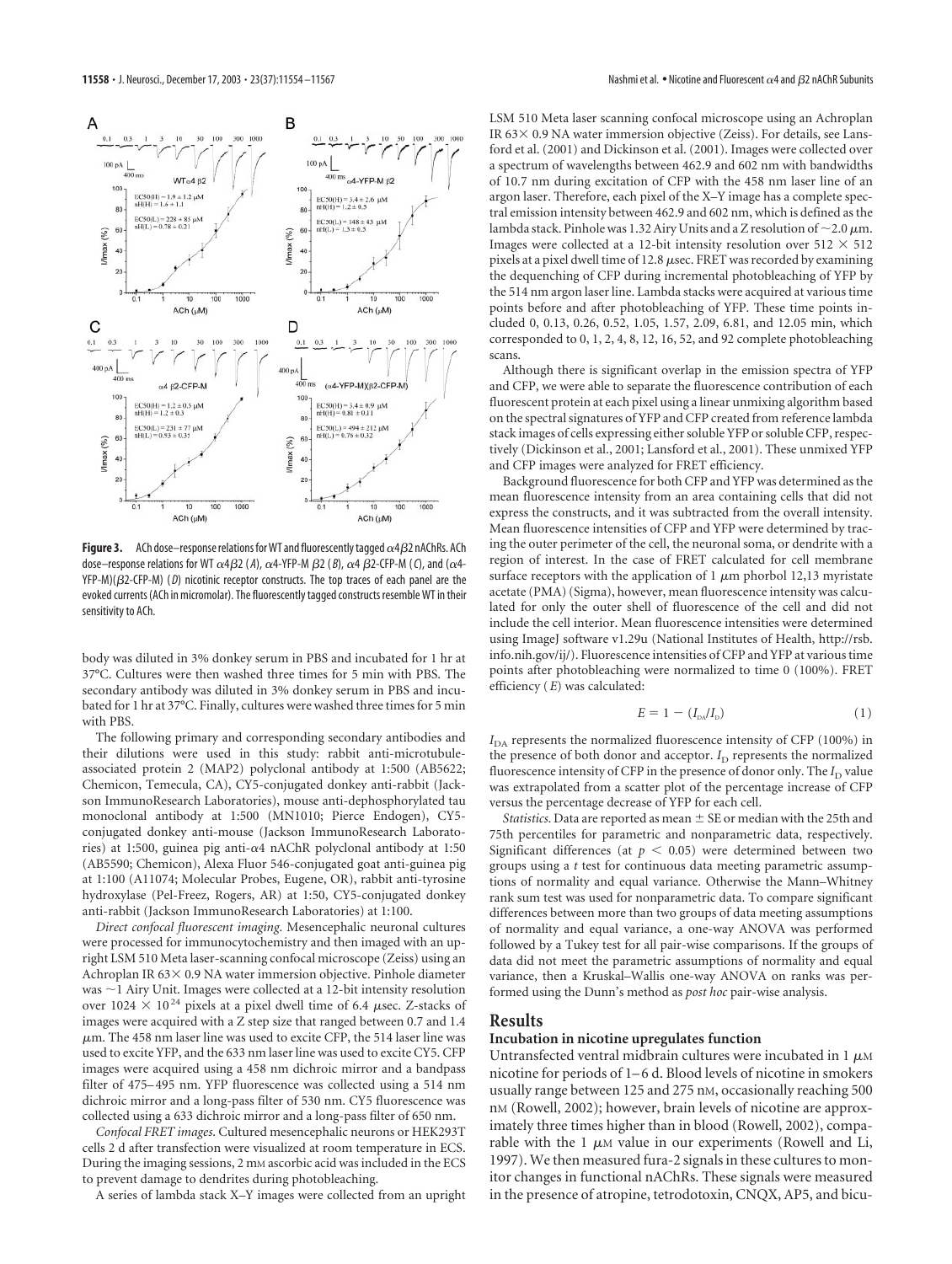

**Figure 4.** Upregulation of nAChR functional responses by incubation in nicotine. Average of fura-2 recording traces of cultured ventral midbrain neurons at2d( *A*) and 4 – 6 d (*C*) after control or 1  $\mu$  nicotine treatment and elicited by a 300  $\mu$  m pulse (2 sec) of ACh. Traces are shown for responses in the presence of no nicotinic receptor blockers (None) as well as MLA or (MLA  $+$  DH $\beta$ E). Bar charts in  $B$  and  $D$  summarize the fura-2 changes in the plots above (*A*, *C*) at time points 2.75 and 4.75 sec after the start of ACh application for all of the conditions, with and without nicotinic receptor blockers, and with and without chronic nicotine incubation. Bar charts at day 2 show a significant increase in functional response in both the MLA- and DH $\beta$ Esensitive components with nicotine incubation ( *B*). Days 4 – 6 show a significant upregulation in functional response of only the DH-E-sensitive nicotinic component ( *D*).

culline, so that the Ca<sup>2+</sup> signals mostly represent direct influx rather than the amplifying effects of other channels. We focused on data measured at 2.75 and 4.75 sec after the start of a 2 sec ACh pulse, to concentrate on fluxes linked most directly to the receptor activation. Furthermore, we noted that MLA blocked the fura-2 signals by  $\sim$ 29% (grand average of  $>$ 300 cells under all conditions), indicating that MLA-insensitive components of  $Ca<sup>2+</sup>$  flux dominate the signals. Most researchers believe that MLA-sensitive components are primarily  $\alpha$ 7-mediated (Kawai and Berg, 2001; Alkondon and Albuquerque, 2002) and that the DH $\beta$ E sensitive signals arise in part via  $\alpha$ 4- and  $\beta$ 2-containing receptors (Buisson et al., 1996; Marks et al., 1999). Signals were indeed blocked further by  $\sim$ 32% by (MLA + DH $\beta$ E).

We found statistically significant upregulation of the MLAinsensitive response to 300  $\mu$ M ACh after 2 d and after 4–6 d of nicotine incubation (Fig. 4), but not after just 1 d of nicotine exposure (data not shown). We also found statistically significant

upregulation of the MLA-sensitive response to 300  $\mu$ M ACh at 2 d (Fig. 4). There was a residual ACh-elicited response after block with MLA and DH $\beta$ E that showed no significant difference in functional expression with nicotine incubation. These data extend results obtained previously for  $\alpha$ 7 receptors in cortical cultures (Kawai and Berg, 2001) and show for the first time that midbrain neurons display upregulated nAChR-dependent Ca<sup>2+</sup> influx during chronic exposure to nicotine.

Although the average block by  $(MLA + DH\beta E)$  was 61%, the  $(MLA + DHBE)$ -insensitive responses were found in some 60% of cells. In general, we found that the  $(MLA + DHBE)$ -resistant  $r$ esponses persisted longer than MLA +  $DH\beta E$ -sensitive components, which are represented primarily by the 4.75 sec time scale summarized in Figure 4, *B* and *D*. These observations agree with  $reports that the (MLA + DHBE) - insensitive nicotinic responses,$ which are found in the VTA and substantia nigra, have slower kinetics and are activated by longer applications of ACh  $(\sim 2000$ msec) (Wooltorton et al., 2003). These results also are consistent with observations that mouse brain displays two classes of nicotinic responses that are not blocked by  $\alpha$ -bungarotoxin: DH $\beta$ Esensitive and DH $\beta$ E-resistant responses (Marks et al., 1999). The DH $\beta$ E-sensitive component is likely  $\alpha$ 4 $\beta$ 2. The DH $\beta$ E-resistant receptor is widely distributed, contains the  $\beta$ 2 subunit, but is not  $\alpha$ 4 $\beta$ 2 (Marks et al., 1999).

The upregulation of apparent  $\alpha$ 4 $\beta$ 2-receptor responses during chronic nicotine encouraged us to study  $\alpha$ 4 $\beta$ 2 subunit assembly in individual cells. We chose FRET analysis because FRET permits the study of subunit assembly in subcellular compartments of living cells.

#### Correct localization of the M3–M4 fluorescent  $\alpha$ 4 and  $\beta$ 2 **constructs expressed in midbrain neurons**

We inserted YFP and CFP at various locations into the  $\alpha$ 4 and  $\beta$ 2 subunits, respectively (see Materials and Methods) (Fig. 1). The constructs with the fluorescent protein inserted into the intracellular M3–M4 loop of the  $\alpha$ 4 and  $\beta$ 2 nicotinic receptors showed relatively normal function and expression levels, as judged by ACh-induced currents (Fig. 2), by ACh-induced Ca<sup>2+</sup> accumulation (see Materials and Methods) (Fig. 2), and by dose–response relations (Fig. 3), and were used for these experiments. We used the Nupherin-Neuron system, which produces good expression in hippocampal cultures (Slimko et al., 2002), for efficient transient expression of the fluorescent constructs in ventral midbrain cultures. We found highly significant increases in nicotinic responses of the transfected neurons (Fig. 5).

These increased responses at the whole-cell level do not address the following question: are the fluorescent subunits expressed in the same locations as WT  $\alpha4\beta$ 2 receptors? In designing the fluorescent subunits, we avoided placing the fluorescent moieties in regions that might compromise putative phosphorylation sites, potential trafficking signals, and the negatively charged amphipathic helix that may line the permeation pathway(Miyazawa et al., 1999). To determine whether the fluorescently labeled nAChR constructs in fact were targeted correctly to subcellular neuronal regions, we compared the subcellular localization of fluorescently tagged  $\alpha$ 4 $\beta$ 2 receptors with that of endogenous  $\alpha$ 4-containing receptors. In ventral midbrain cultures transfected with  $\alpha$ 4-YFP-M  $\beta$ 2,  $\alpha$ 4  $\beta$ 2-CFP-M, or a combination of the two fluorescent subunits, the receptors were localized mainly in the soma and dendrites of neurons and mostly excluded from axons. The distribution of  $\alpha$ 4-YFP-M or  $\beta$ 2-CFP-M overlapped with the somatodendritic marker MAP2 (Fig. 6*A*,*B*,*D*), whereas neither  $\alpha$ 4-YFP-M nor  $\beta$ 2-CFP-M colocalized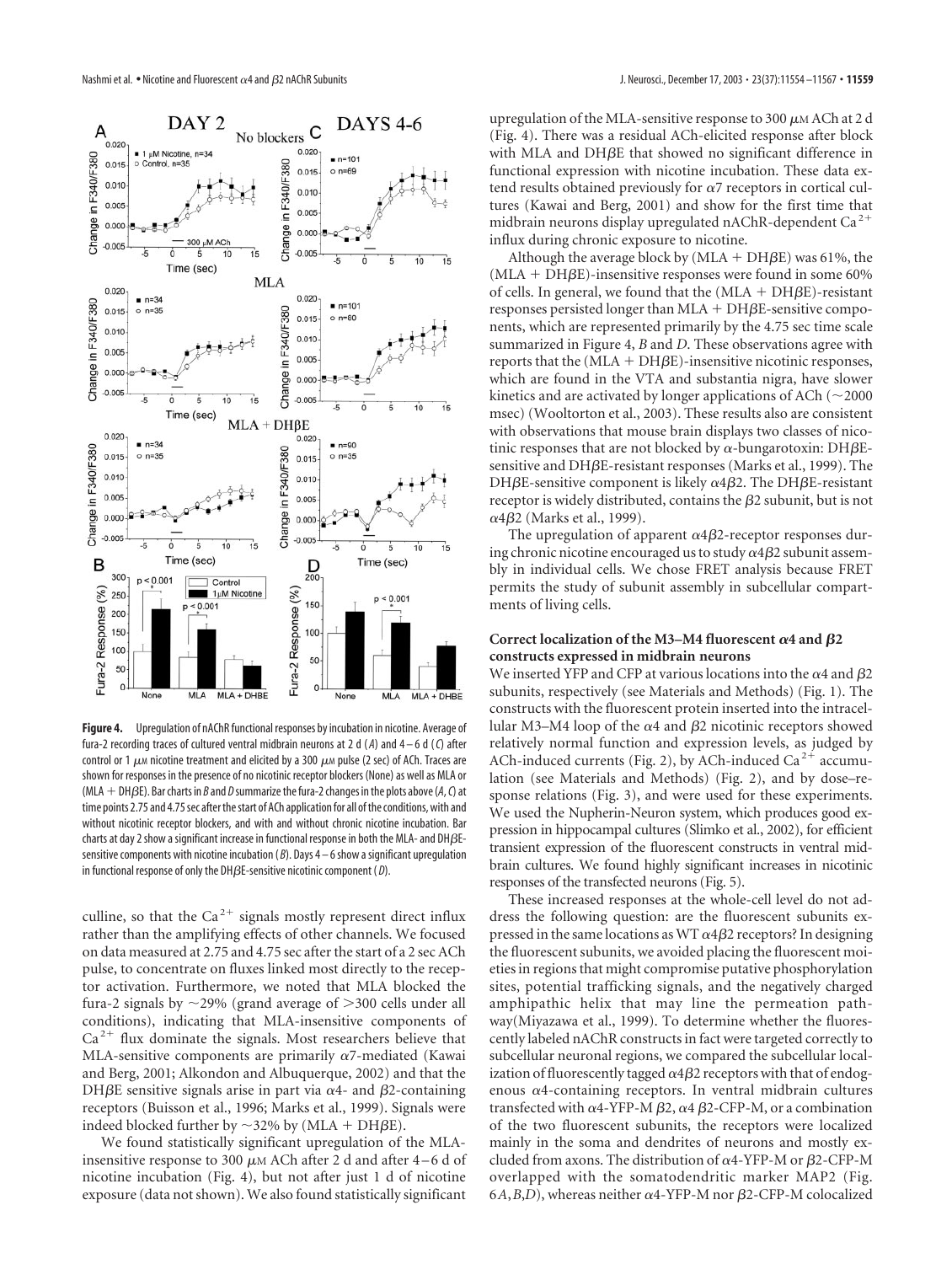

Figure 5. Fluorescently tagged nicotinic receptors transfected in midbrain neurons produce agonist-induced currents. Recordings from neurons (embryonic day 14 < 14 d in culture). A, Whole-cell recording in an untransfected neuron shows that 300  $\mu$ M ACh (50 msec pulse duration) evokes small endogenous current (13  $\pm$  7 pA). Whole-cell recordings of neurons transfected with the fluorescently labeled nicotinic receptors all show a significantly larger AChevoked current ( *B–D*). Inset in *D* is a bar graph summarizing the results for neurons transfected with ( $\alpha$ 4-YFP)( $\beta$ 2-CFP) versus nontransfected.

with the axonal marker dephospho-tau (data shown only for  $\alpha$ 4-YFP-M) (Fig. 6C). Fluorescently tagged  $\alpha$ 4 or  $\beta$ 2 were distributed evenly within the somata and dendrites, and most receptors were excluded from the nucleus (Fig. 6*A*–*D*). No strong surface fluorescence was evident, although the electrophysiological experiments confirmed the presence of functional surface receptors (Fig. 5*A*).

Immunocytochemistry was performed on untransfected midbrain neurons using an anti- $\alpha$ 4 antibody for endogenous  $\alpha$ 4-containing nAChRs (Fig.  $6E$ ). Staining patterns resembled those of the transfected  $\alpha$ 4-YFP-M. Endogenous  $\alpha$ 4 nAChRs were also localized mainly in the soma and dendrites. Double labeling with tyrosine hydroxylase indicated that some  $\alpha$ 4containing neurons were dopaminergic. Therefore, the fluorescently tagged nicotinic receptor constructs express in the correct subcellular regions.

#### Incubation in nicotine upregulates levels of  $\alpha$ 4 **nAChR subunits**

In transfected cultured midbrain neurons, we assessed the level of the fluorescently tagged  $\alpha$ 4 subunits in individually identified neurons over a 24 hr period. We found that neurons incubated in 1  $\mu$ M nicotine showed a significant increase in  $\alpha$ 4 subunit fluorescence in the dendrites (143  $\pm$  17%), whereas the soma showed only a slight increase (115  $\pm$  31%) (Fig. 7). In contrast, controls without nicotine showed a decrease in  $\alpha$ 4 expression in both soma and dendrites (22 and 43%, respectively) over a 24 hr period, probably because of the transient nature of expression of the nicotinic receptor with transfection. Therefore the dendrites of cells incubated in nicotine show a highly significant 2.5-fold greater  $\alpha$ 4 receptor level than control cells not incubated in nicotine. We found similar increases in the CFP fluorescence levels from the  $\beta$ 2 receptor subunits that were cotransfected with the  $\alpha$ 4-YFP receptors; however, because the YFP moieties in the  $\alpha$ 4



**Figure 6.** Localization of  $\alpha$ 4 $\beta$ 2 receptors in mecencephalic neurons.  $A-D$ , Projections of a confocal stack of images of midbrain neurons transfected with fluorescently labeled  $\alpha$ 4 or  $\beta$ 2 nAChRs.  $\alpha$ 4 nAChRs are localized in the soma and dendrites (A, B, white arrowheads) and overlap with MAP2 (red) staining.  $\alpha$ 4 nAChRs are absent from axons as indicated by absence of staining in a process containing soluble nonfusion CFP (blue) but negative for MAP2 (*B*, yellow arrowheads). C, Also  $\alpha$ 4 nAChRs (green) do not overlap with the axonal marker dephosphorylated tau (C, red). *D*,  $\beta$ 2 nAChRs (green) are also found in soma and dendrites (white arrowheads) of neurons (red).*E*, Wide-field fluorescence images of untransfected midbrain neurons that are stained with anti- $\alpha$ 4 antibody show similar staining of endogenous  $\alpha$ 4 nAChRs located primarily in soma and dendrites.*F*, Tyrosine hydroxylase immunoreactivity identifies one of the  $\alpha$ 4-containing neurons as dopaminergic.

subunits quench the  $\beta$ 2-CFP fluorescence (see below) and therefore distort the quantitative data, the  $\beta$ 2 $-$ CFP data are not presented in detail. The data suggest that the functional upregulation of DHßE-sensitive and MLA-resistant responses is contributed by increased  $\alpha$ 4 $\beta$ 2 nAChRs in nicotine-treated neurons. Because in this set of experiments transfected neurons overexpress nicotinic receptors, we expected that the upregulation would be accelerated and would thus appear earlier than the functional upregulation for the endogenous receptors (Fig. 4).

#### **FRET signals are large, reveal surface translocation, and generalize to heteromeric glutamate-gated chloride (GluCl) channels but retain specificity for correctly assembled receptors**

We measured FRET between the CFP and YFP moieties of the  $(\alpha$ 4-YFP-M)( $\beta$ 2-CFP-M) receptors in both HEK293T cells (Fig. 8) and midbrain neurons (see Fig. 10). We first describe the re-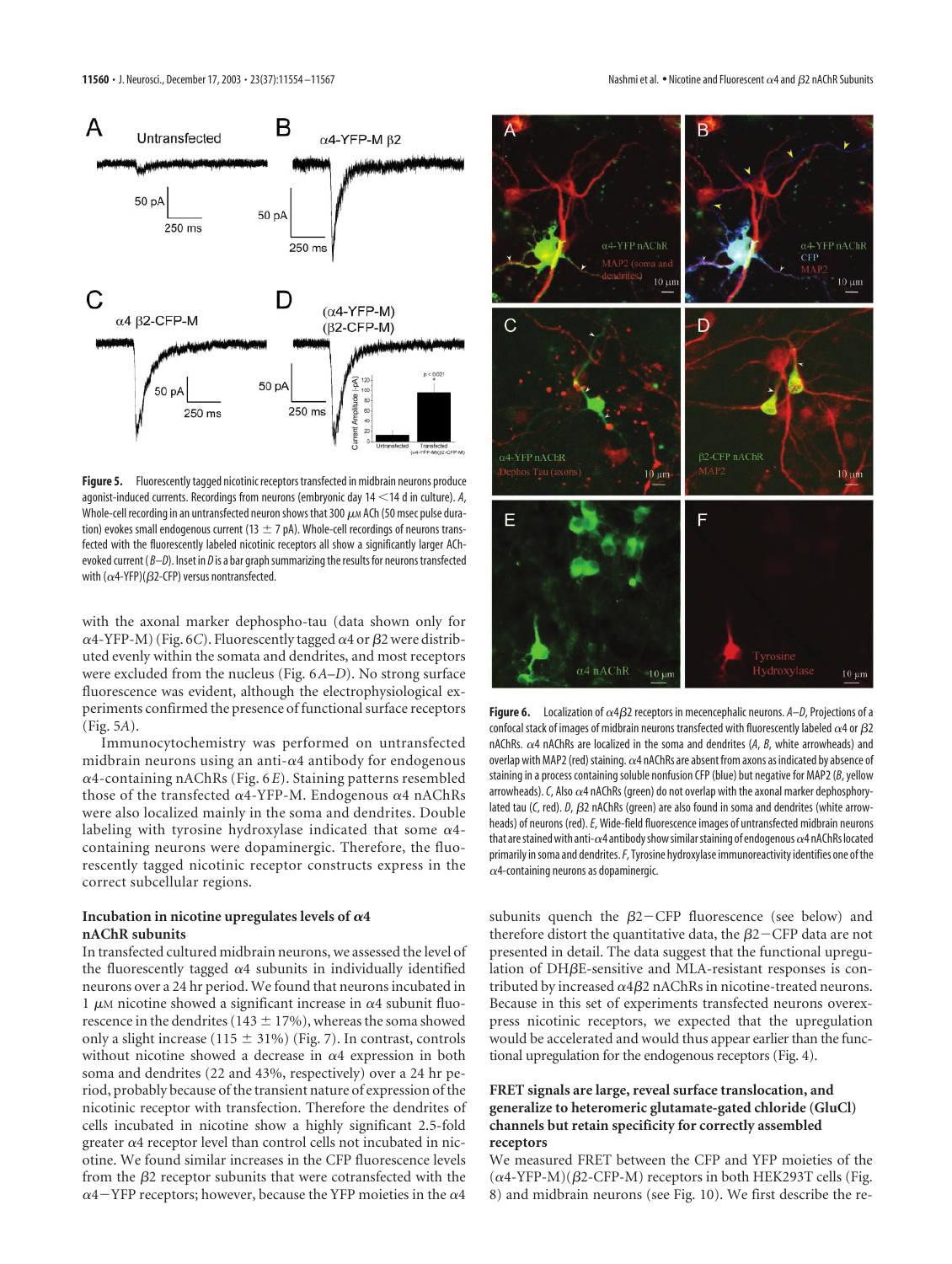

**Figure 7.** Incubation in nicotine upregulates levels of  $\alpha$ 4 nAChR subunits. We followed the expression levels of fluorescently labeled  $\alpha$ 4 nAChR subunits in individual identified midbrain neurons twice, once before and once 24 hr after treatment in either control or nicotine solution. A, Images show  $\alpha$ 4-YFP fluorescence in nicotine and control treated neurons at 0 and 1 d after treatment. A ramp of grayscale values is indicated below each image pair. The decrease of fluorescence in the control cell (left-hand panel) was larger than average. *B*, Bar graphs showing that nicotine (1  $\mu$ m) treatment resulted in a significant increase (~143%) in  $\alpha$ 4-YFP subunit expression in dendrites and a smaller relative increase ( $\sim$ 115%) in soma of cultured neurons.

sults for HEK293T cells. Photobleaching the acceptor YFP dequenched the CFP fluorescence in nearly all cells, over a time course of  $\sim$ 2 min (Fig. 8*A*, *C*–*F*). We fitted exponential time courses to the initial phase of either the increase in CFP fluorescence ( $\tau$  = 0.37  $\pm$  0.09 min) or the decrease in YFP fluorescence  $(\tau = 0.36 \pm 0.03 \text{ min})$ . On average, the time constants for YFP bleach and for CFP dequench differed by  $\leq$  1%, as expected if the YFP bleach and the CFP dequench arise from the same process. Occasionally there were longer components to the bleaching and dequench processes (Fig. 8*F*), possibly arising from slight photobleaching of CFP, although we have not systematically analyzed this. To quantify FRET between the nicotinic subunits, we constructed a scatterplot of the photobleach-induced changes in CFP and YFP fluorescence of each cell during the entire 12 min of bleaching (Fig. 8*G*) and then fitted a regression line to the scatterplot. The slope of the regression line ranged between 0.08 and 1.12 in these experiments on  $\alpha$ 4 $\beta$ 2 nAChRs.

We also exposed transfected HEK293T cells cotransfected with PKC $\gamma$  to PMA. Transfected  $(\alpha 4$ -YFP-M)( $\beta$ 2-CFP-M) nAChRs in HEK293T cells displayed modest surface expression; however, incubation in 1  $\mu$ M PMA (a PKC activator) for  $\geq$  30 min robustly translocated  $\alpha$ 4 $\beta$ 2 nAChRs to the vicinity of the cell surface (Fig. 8*A*). Electrophysiological experiments confirmed that PMA increased surface nAChR function, because PMA also increased the ACh response by threefold (Fig. 8*B*) at [ACh] levels that mostly saturate the dose–response relation.

The PMA-treated cells displayed greater FRET efficiency, defined by the slope of the scatterplot, from  $0.30 \pm 0.06$  in the untreated cells to  $0.60 \pm 0.10$  in the PMA-treated cells. According to Equation 1, these values imply a FRET efficiency of  $22 \pm 4\%$ for the untreated cells and  $36 \pm 4\%$  for the PMA-treated cells,

2 nAChR Subunits J. Neurosci., December 17, 2003 • 23(37):11554 –11567 **• 11561**

respectively (significantly different at  $p = 0.017$ ; *t* test) (Fig. 8*H*). Therefore, FRET efficiency was greater for the surface than the intracellular  $\alpha$ 4 $\beta$ 2 receptors (Table 1). These data show a larger proportion of assembled receptors on or near the cell surface than in the interior, stimulated by PKC.

GluCl is a member of the nicotinic receptor superfamily, consisting of  $\alpha$  and  $\beta$  subunits. We studied GluCl $\alpha$ -CFP and GluCl $\beta$ -YFP constructs (Slimko and Lester, 2003), with the fluorescent tags in the M3–M4 intracellular loops. Coexpression of the GluCl $\alpha$ -CFP and GluCl $\beta$ -YFP subunits showed dequenching of CFP in response to YFP photobleaching (Fig. 9*A*,*C*,*E*). FRET efficiency between the  $\alpha$  and  $\beta$  GluCl subunits (23  $\pm$  3%) was similar to that between the  $\alpha$ 4-YFP-M and  $\beta$ 2-CFP-M.

The large FRET efficiencies ( $\sim$ 25%) that we reported are consistent with that found for other heteromeric ion channels (Riven et al., 2003). We anticipated these relatively large signals because the two channel types studied here are heteromultimers consisting of the two subunit types, so that all subunits of each individual channel molecule are either donors or acceptors. Nonetheless, some knowledgeable colleagues were surprised at these FRET efficiencies, especially in view of the data reported in Figure 8 and below (Fig. 10) showing that even larger efficiencies occur in specific compartments and after pharmacological manipulations. Therefore we report additional observations that support these measurements. (1) Measurements performed with the  $\alpha$ 4 and  $\beta$ 2 constructs in a separate lab, using the three-cube system, verified the FRET ratios that we observed (James Fisher and Baljit S. Khakh, personal communication). (2) We have also constructed the reciprocal constructs,  $\alpha$ 4-CFP and  $\beta$ 2-YFP, and we find similarly large measures of FRET (J. Revie, unpublished data). Comparably large FRET efficiencies are also measured in homomeric ion channels when a large excess of acceptor is used, but presumably at the expense of overall signal amplitude (Glauner et al., 1999).

We wished to use the fluorescent subunits to monitor properly assembled receptors. To test the idea that FRET assesses assembled receptors, with no contribution from isolated  $\alpha$ 4 and  $\beta$ 2 subunits, we exploited the fact that GluCl subunits do not form heteromers with nicotinic receptor subunits. We asked whether a FRET signal occurred when a nicotinic receptor subunit ( $\alpha$ 4- $YFP-M$   $\beta$ 2) was coexpressed with a GluCl receptor subunit (GluCl $\alpha$ -CFP). Coexpression of the GluCl $\alpha$ -CFP and  $\alpha$ 4-YFP-M  $\beta$ 2 subunits produced little or no reduction in the CFP signal when YFP was photobleached (Fig. 9*A*,*B*,*D*). These experiments show that the FRET observed between  $\alpha$ 4-YFP-M and  $\beta$ 2-CFP-M provides a sensitive assay for assembled nicotinic receptors.

#### **Dendritic receptors show a higher percentage of assembly than somatic receptors**

The results presented in Figures 8 and 9 show that FRET between transfected functional, fluorescently labeled  $\alpha$ 4 and  $\beta$ 2 nAChR subunits provides a sensitive, specific assay for correctly assembled  $\alpha$ 4 $\beta$ 2 receptors. We therefore studied FRET between the  $\alpha$ 4-YFP-M and  $\beta$ 2-CFP-M nAChR subunits in transfected midbrain cultures (Fig. 10). As in HEK cells, we found robust FRET. We compared FRET in the dendrites with that in the soma. Photobleaching of YFP indicated a stronger dequenching of CFP fluorescence in the dendrites than the soma. The average slope of the scatterplots of CFP increases versus YFP decreases in the dendrites was significantly greater ( $p \le 0.01$ ) than that in the soma, corresponding to respective FRET efficiencies of 48  $\pm$  3 and 32  $\pm$ 2%, respectively.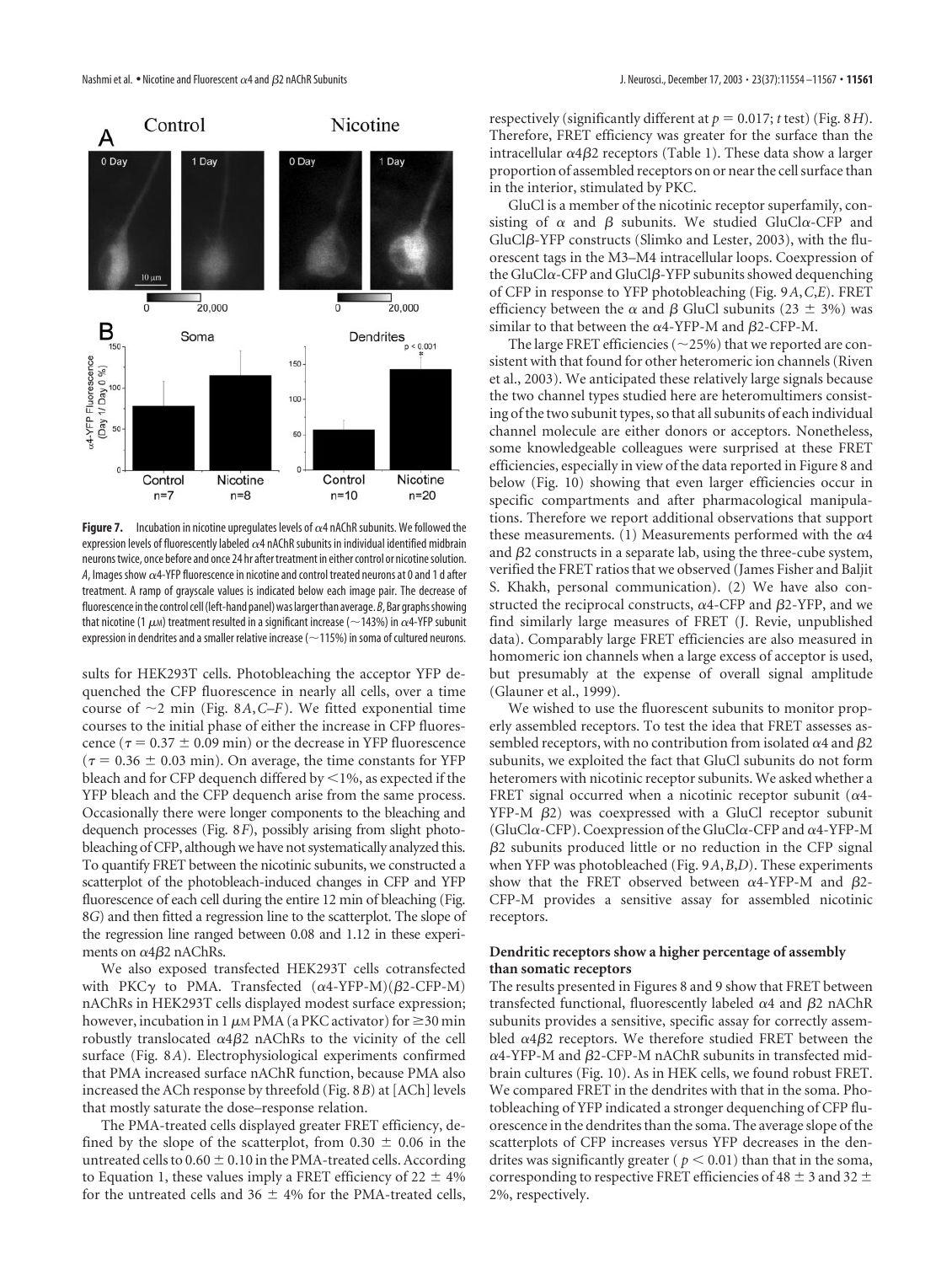These results show that FRET between transfected functional, fluorescently labeled  $\alpha$ 4 and  $\beta$ 2 nAChR subunits can address the following question: does nicotine incubation increase the assembly of  $\alpha$ 4 $\beta$ 2 receptors in midbrain neurons? We assessed assembly of  $\alpha 4\beta 2$  receptors under conditions of nicotine incubation in cultures transfected with the fluorescent  $\alpha$ 4 $\beta$ 2 receptors. In each of two experiments, we observed significant increases in receptor assembly even after 1 d of nicotine incubation. When measured only in the soma, FRET was  $27 \pm 3\%$  in control cells and  $37 \pm 2\%$  in incubated cells. Transfected cells express much higher receptor levels than untransfected cells (Fig. 5); it was therefore not surprising to find significant changes in receptor assembly even after 1 d of nicotine incubation, although untransfected cells required at least 2 d of incubation with nicotine to show increased responses to agonist (Fig. 4).

We next asked whether the upregulation of functional receptors by nicotine incubation is also contributed by increased assembly of receptors in the dendrites of the cultured midbrain neurons. We found no significant nicotine-induced differences in dendritic FRET signals, in contrast to the FRET increase that we found in the soma (Fig. 11).

#### **Discussion**

This study shows, for the first time, that nicotine incubation upregulates functional responses, both  $\alpha$ 7-like and  $\alpha$ 4 $\beta$ 2like, in individual midbrain neurons (Fig. 4). By measuring FRET within assembled  $\alpha$ 4 $\beta$ 2 receptors, we also show directly that nicotine incubation upregulates assembly of receptors in individual midbrain neurons and that this upregulation occurs primarily in the somatic compartment rather than in processes (Fig. 11), which already have the highest level of assembled receptors that we have noted in this series of

experiments. In addition, measurements of fluorescence levels indicated increased levels of  $\alpha$ 4 nAChR subunits in midbrain neurons treated with nicotine (Fig. 7). The conclusions about local assembly were enabled by the large FRET signals between the fluorescently tagged  $\alpha$ 4 and  $\beta$ 2 subunits in the heteromeric  $\alpha$ 4 $\beta$ 2 receptor. Our observation that comparable FRET occurs between coassembled GluCl $\alpha$ -CFP and GluCl $\beta$ -YFP (Li et al., 2002; Slimko et al., 2002), but not between GluCl and nAChR subunits, rules out FRET caused by nonspecifically dimerized fluorescent proteins (Zacharias et al., 2002). FRET provides a good metric for detecting receptor assembly within the nicotinic receptor superfamily.



**Figure 8.** FRET between ( $\alpha$ 4-YFP-M) ( $\beta$ 2-CFP-M) subunits transfected in HEK293T cells and translocation of assembled  $\alpha$ 4 $\beta$ 2 receptors by C kinase. A, Confocal images showing greater dequenching of CFP in 1  $\mu$ M PMA-treated cells than in untreated cells during YFP photobleaching. PMA-treated cells also show stronger fluorescence intensity of  $\alpha$ 4 $\beta$ 2 nAChRs near the cell surface membrane. *B*, PMA-treated cells show larger ACh-induced currents than untreated cells. Plots of YFP and CFP intensities during photobleaching in untreated (*C, E*) and PMA-treated cells (*D, F*). Scatterplot ( *G*) and bar graphs ( *H* ) show that PMA-treated cells display greater FRET than untreated cells. The slopes were used to calculate FRET efficiency ( *H* ), which was significantly greater in the PMA-treated cells than the untreated cells.

#### Fluorescent  $\alpha$ 4 and  $\beta$ 2 subunits

Functional properties have been reported for several GFP-tagged members of the nicotinic superfamily of ligand-gated channels (Bueno et al., 1998; Chapell et al., 1998; David-Watine et al., 1999; Kittler et al., 2000; Gensler et al., 2001; Fucile et al., 2002; Palma et al., 2002). This is the first such report for  $\alpha$ 4 $\beta$ 2 nicotinic receptors, and large amounts of new quantitative data were made possible by the LSM Meta laser scanning confocal microscope, which has an array of photodetectors that simultaneously yield a full spectrum at each pixel, allowing the experimenter to deconvolve the CFP and YFP spectra without excessive photobleaching (Dickinson et al., 2001; Lansford et al., 2001).

Evidently  $\alpha$ 4 $\beta$ 2 ACh receptor function is retained when fluo-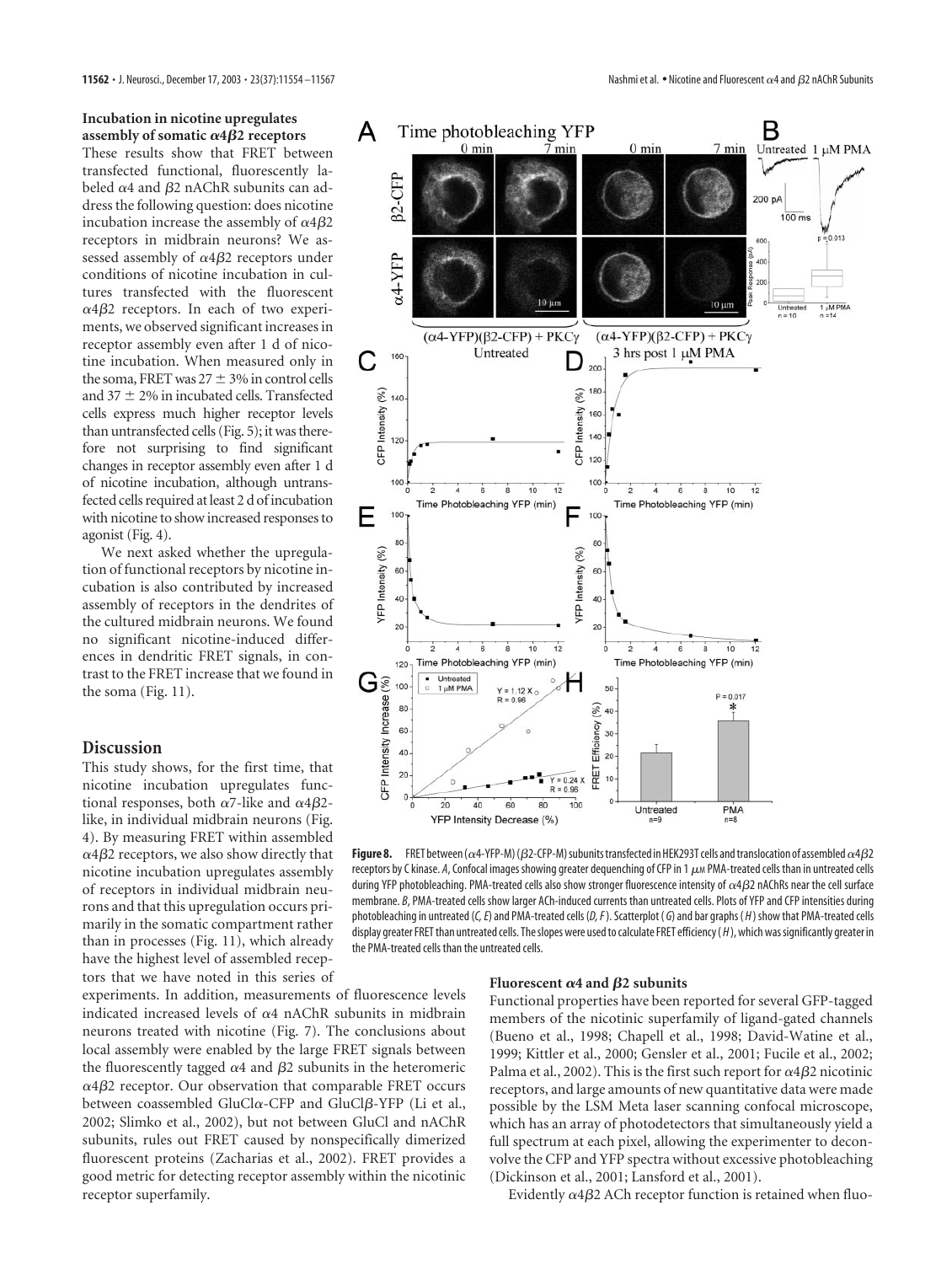#### **Table 1. Calculations of FRET efficiencies between fluorophore pairs**

|                             | (1) Intracellular versus surface $\alpha$ 4 $\beta$ 2 nAChRs |                 | (2) Control experiment: GluCl and nAChR                                                 |                                            |
|-----------------------------|--------------------------------------------------------------|-----------------|-----------------------------------------------------------------------------------------|--------------------------------------------|
|                             | Untreated                                                    | I µm PMA        | $(\alpha$ 4-YFP-M)(GluCl $\alpha$ -CFP)                                                 | (GluCl $\beta$ -YFP) (GluCl $\alpha$ -CFP) |
| n<br><b>FRET</b> efficiency | $22 \pm 4\%$                                                 | $36 \pm 4\%$ *  | $-10 \pm 5\%$                                                                           | $23 \pm 3\%$ **                            |
|                             | (3) Somatic versus dendritic $\alpha$ 4 $\beta$ 2 nAChRs     |                 | (4) Control versus nicotine incubation: Assembly of $\alpha$ 4 $\beta$ 2 nAChRs in soma |                                            |
|                             | Soma                                                         | Dendrite        | Control                                                                                 | Nicotine                                   |
| n<br><b>FRET</b> efficiency | $32 \pm 2\%$                                                 | $48 \pm 3\%$ ** | $27 \pm 3\%$                                                                            | 13<br>$37 \pm 2\%$ *                       |

Significant difference at \*  $p <$  0.05, \*\*  $p <$  0.005 between (1) untreated and 1  $\mu$ м PMA, (2) (cx4-YFP-M)(GluCl $\alpha$ -CFP) and (GluCl $\beta$ -YFP)(GluCl $\alpha$ -CFP), 3) soma and dendrite, (4) control versus nicotine incubation, by a Mann–Whitney rank sum test for nonparametric data or by a*t* test for parametric data*.*



**Figure 9.** Lack of FRET between GluCl $\alpha$  and  $\alpha$ 4 nAChR subunits. A, Confocal images showing dequenching of CFP between (GluCl $\beta$ -YFP)(GluCl $\alpha$ -CFP) and not between ( $\alpha$ 4-YFP-M)(GluCl $\alpha$ -CFP) during YFP photobleaching. Plots of YFP and CFP intensities during photobleaching in cells with ( $\alpha$ 4-YFP-M)(GluCl $\alpha$ -CFP) (*B, D*) and cells with (GluCl $\beta$ -YFP)(GluCl $\alpha$ -CFP) (*C, E*). *F,* Scatterplot showing absence of FRET with ( $\alpha$ 4-YFP-M)(GluCl $\alpha$ -CFP) but presence of FRET between (GluCl--YFP)(GluCl-CFP). The slopes were used to calculate FRET efficiency (*G*).

rescent proteins are inserted into the  $\alpha$ 4 or  $\beta$ 2 intracellular M3–M4 loop. The M3–M4 loop constructs displayed normal subcellular localization, ACh-induced currents, and AChinduced  $Ca^{2+}$  fluxes. Our results are consistent with those of previous reports that the insertion of fluorescent proteins into the M3–M4 cytoplasmic loop of nAChR superfamily members produces a normally functioning receptor, whereas placement of the



Figure 10. Dendritic  $\alpha$ 4 $\beta$ 2 receptors display greater FRET than somatic receptors. FRET between ( $\alpha$ 4-YFP-M)( $\beta$ 2-CFP-M) subunits transfected in ventral midbrain neurons. *A,* Images showing increases in CFP fluorescence over time, whereas YFP fluorescence decreases with photobleaching. *B–E*, Plots of percentage of intensity change in CFP and YFP fluorescence over photobleaching time of YFP indicate greater dequenching of CFP between ( $\alpha$ 4-YFP-M)( $\beta$ 2-CFP-M) subunits expressed in dendrites as compared with soma. Scatterplot (*F*) and bar chart ( *G*) show greater FRET in dendrites than soma in neurons. The slopes of the scatterplots were used to calculate FRET efficiency (G) between  $\alpha$ 4 and  $\beta$ 2, which was significantly greater in dendrites than soma. Therefore,  $\alpha$ 4 $\beta$ 2 receptors in dendrites show a higher degree of assembly than in the soma.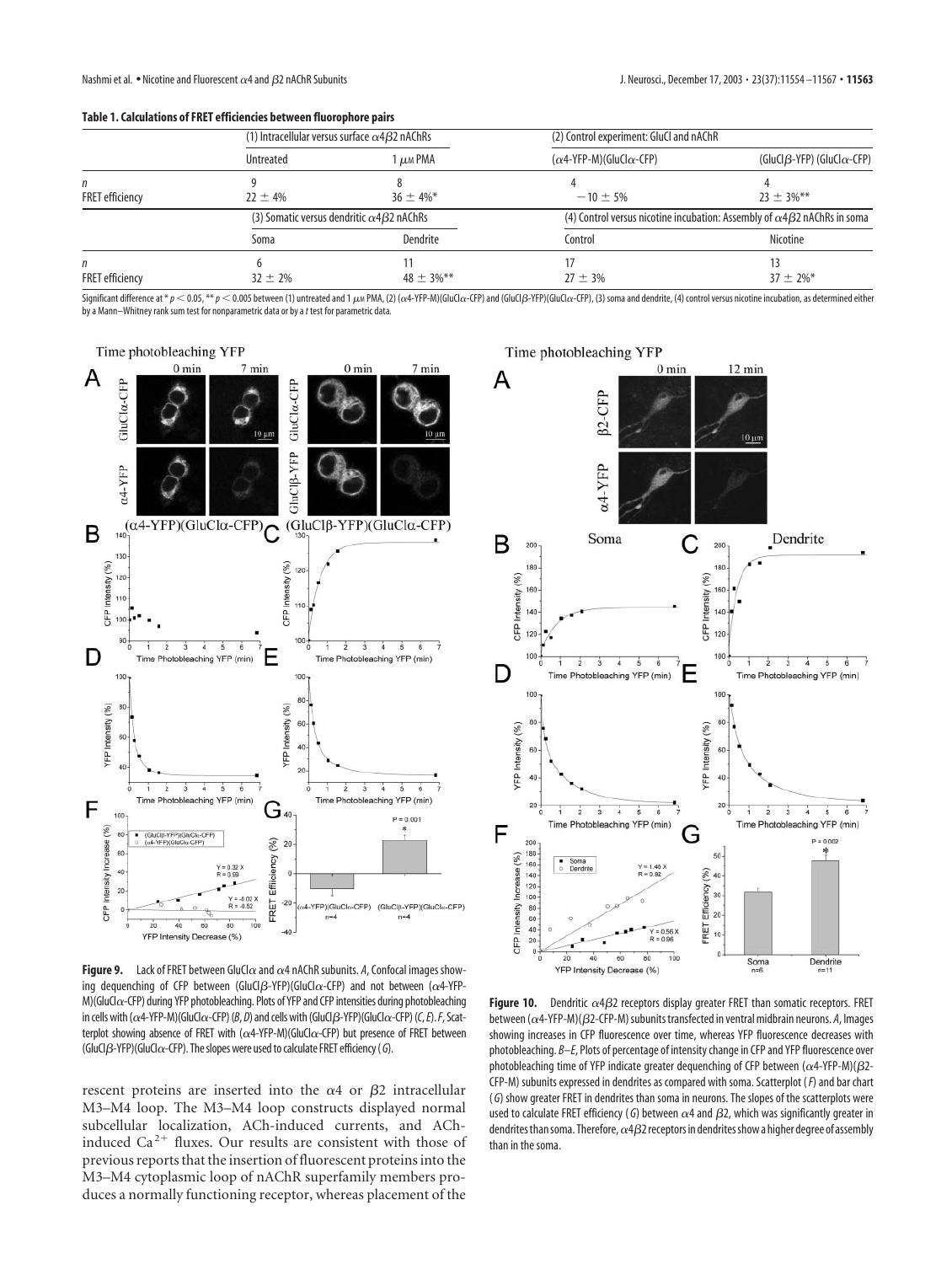

**Figure 11.** Incubation in nicotine increases FRET in the soma. FRET between  $(\alpha 4$ -YFP-M)( $\beta$ 2-CFP-M) subunits transfected in ventral midbrain neurons. A, Images showing increases in CFP fluorescence over time, whereas YFP fluorescence decreases with photobleaching. *B–E*, Plots of percentage of intensity change in CFP and YFP fluorescence over photobleaching time of YFP indicate greater dequenching of CFP between ( $\alpha$ 4-YFP-M)( $\beta$ 2-CFP-M) subunits expressed in soma of neurons exposed to nicotine as compared with unexposed controls. Scatterplot (*F*) and bar chart ( G) show greater FRET and therefore greater  $\alpha$ 4 $\beta$ 2 subunit assembly in the soma of nicotine-incubated neurons as compared with the soma of unexposed control neurons.

fluorescent tags at the N or C terminus results in a partial or complete loss of function (Kittler et al., 2000; Gensler et al., 2001).

When transfected into midbrain neurons, the fluorescently tagged nicotinic receptor subunits are located in soma and dendrites. They are undetectable in axons, although our fluorescent methods have the sensitivity to detect axonal localization of other membrane proteins (Chiu et al., 2002). The receptors appear to be distributed homogenously throughout the cytoplasm but are excluded from the nucleus. There was no strong expression on the surface and no punctate clustering as found for NMDA, AMPA, or nicotinic  $\alpha$ 7 receptors (Naisbitt et al., 1999; Ehlers, 2000; Kawai et al., 2002). Importantly, our results are consistent with previous immunohistochemical staining for  $\alpha$ 4 and  $\beta$ 2 in the ventral tegmental area and substantia nigra of the rat brain (Arroyo-Jimenez et al., 1999; Jones et al., 2001).  $\alpha$ 4 and  $\beta$ 2

nAChR subunits are also located on dopaminergic nerve terminals as determined by immunoprecipitation, ligand binding, and immunoelectron microscopy, but the expression of nicotinic receptors at presynaptic terminals may be lower than the detection limit of fluorescence microscopy (Zoli et al., 1995; Arroyo-Jimenez et al., 1999; Jones et al., 2001). Despite the apparent absence of presynaptic nAChRs, the endogenous and fluorescently tagged  $\alpha$ 4 nAChRs display identical localization patterns in cultured midbrain neurons.

#### **Structural interpretation of the FRET experiments**

The highest FRET efficiency that we have measured, for  $\alpha 4\beta 2$ expressed in neuronal dendrites, is  $48 \pm 3\%$ . The distance between two fluorophores (R) may be calculated:

$$
R = Ro (E^{-1} - 1)^{1/6}, \t\t(2)
$$

where the Förster distance (*Ro*) for the combination of YFP and CFP is 49.2 Å (Patterson et al., 2000). By Equation 2, this value corresponds to a distance of 50  $\pm$  1 Å separating single CFP and YFP moieties embedded within the  $\alpha$ 4 and  $\beta$ 2 M3–M4 intracellular loops. According to the structural studies of the Torpedo nAChR, the intracellular loops are rather closer, 30–40 Å (Miyazawa et al., 1999). We are impressed that a FRET experiment averaging molecules in a living cell yields data within even a factor of 2 of the expectation from structural studies.

Nonetheless, it is worth considering factors that could influence this estimate. (1) The fluorescent protein variants consist of  $\beta$ -cans, 25 Å in diameter and 40 Å in length (Ormo et al., 1996), and the fluorophores are within these added structures. (2) The M3–M4 intracellular loop varies in length, and presumably size, among nAChR subunits (in aa):  $\alpha$ 4, 271;  $\beta$ 2, 138;  $\alpha$ 1, 112;  $\beta$ 1, 123;  $\gamma$ , 151, and  $\delta$ , 141. (3) The intact protein is a pentamer, and we do not know the stoichiometry of  $\alpha4$  and  $\beta2$  subunits in our preparation (Zwart and Vijverberg, 1998; Nelson et al., 2003). When an individual  $\beta$ 2  $-$  CFP subunit absorbs a blue photon, this energy can be transferred to at least one other CFP moiety and at least two  $\alpha$ 4-YFP moieties, each at a specific orientation and distance. We do not have a satisfactory theory to treat these multiple interactions. (4) The canonical Förster distance  $(Ro)$  of 49 Å assumes that the relative dipole orientation factor  $\kappa^2$  is 0.67, but this parameter could plausibly range from 0.1 to 3. Therefore a FRET efficiency of 48% corresponds to corrected distances ranging from 36 to 64 Å. For instance, if we assume that the donor and acceptor transition moments of CFP and YFP are coplanar at adjacent vertices of a pentagon, or orthogonal to the vertices, the implied distances are 41 Å ( $\kappa^2$  = 0.2) or 54 Å ( $\kappa^2$  = 1), respectively.

#### **Increased receptor assembly in response to several factors**

We have used the FRET signals to conclude that the fraction of  $\alpha$ 4 and  $\beta$ 2 subunits in assembled complexes varies with several factors. First, this fraction is greater in the dendrites of midbrain neurons than in their somata. This observation is consistent with the notion that nAChRs are assembled in the soma before being exported to the dendrites, which therefore contain mostly assembled receptors. Either there is little dendritic synthesis of  $\alpha$ 4 $\beta$ 2 receptor subunits (Steward and Schuman, 2001), or dendritically synthesized subunits are quite efficiently incorporated into fully assembled receptors.

The ER presumably contains incompletely assembled nAChRs. For muscle nAChRs, the ER retention motifs prevent partially assembled or unassembled nAChR subunits from reaching the cell membrane surface (Keller et al., 2001). The for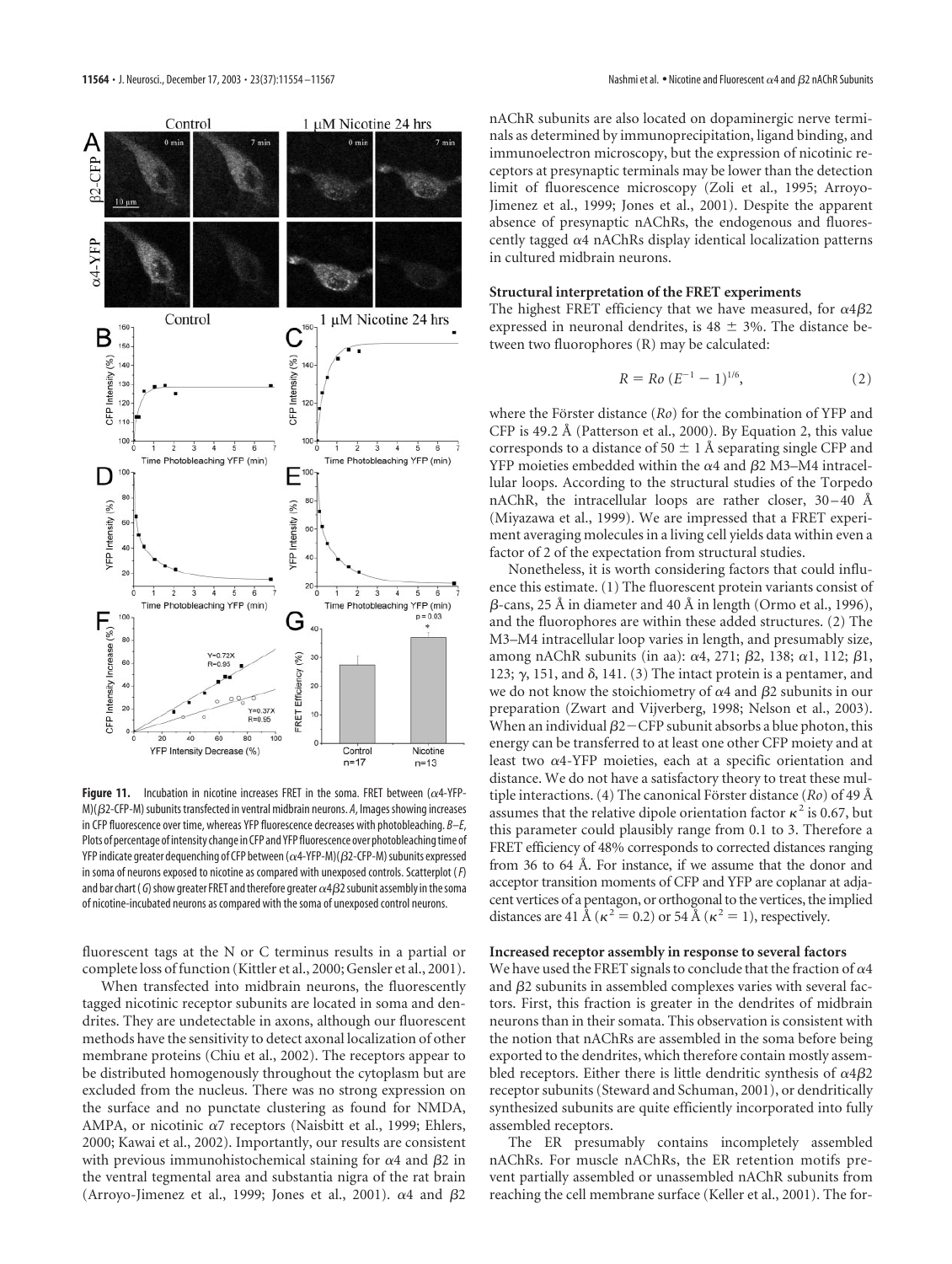mation of a full pentameric muscle nAChR occludes the ER retention motif, permitting the export of the receptors to the cell surface. We believe that  $\alpha$ 4 $\beta$ 2 nAChRs may be assembled in the same way. If we assume (1) that the FRET efficiency in dendrites represents only fully assembled receptors, (2) that zero FRET efficiency corresponds to unassembled receptors, and (3) that there is a linear interpolation between these two extremes, then in the intracellular somatic compartment 67% of the subunits are assembled into nAChRs. We are unaware of any possible distortions that could arise in FRET measurements from differential rotational or lateral mobility or anchoring of nAChRs in various compartments (Stya and Axelrod, 1983, 1984; Yuan and Axelrod, 1995).

Second, this is the first report that C kinase increases nAChR function, and also the first report that this may occur via surface translocation. We do not know the mechanism of the action of PKC $\gamma$  on increasing surface  $\alpha$ 4 $\beta$ 2 nAChRs, or even whether there is direct phosphorylation of  $\alpha$ 4 $\beta$ 2 nAChRs; however, phosphorylation at key residues may inhibit recognition of an ER retention sequence in  $\alpha$ 4 $\beta$ 2 nAChRs. A similar mechanism was reported for NMDA receptors (Scott et al., 2001) and GluR4 (Correia et al., 2002). On the other hand, PKC activation can also stimulate membrane proteins to translocate from surface to intracellular. Activation of PKC results in internalization of  $GABA_A$  receptors (Chapell et al., 1998), GABA<sub>C</sub> receptors (Filippova et al., 1999), and dopamine and serotonin transporters (Qian et al., 1997; Pristupa et al., 1998).

There is greater FRET within  $\alpha 4\beta 2$  receptors near the surface than those located intracellularly in HEK293T cells. This conclusion rests on the observations that  $\text{PKC}\gamma$  activation by the PMA translocated  $\alpha$ 4 $\beta$ 2 nAChRs to the perimeter of HEK293T cells and increased the peak amplitude of the ACh response threefold (Fig. 8). We cannot conclude, of course, that all translocated receptors both enter the surface membrane and respond to ACh, but the qualitative agreement between these two observations certainly suggests that increased plasma insertion of assembled  $\alpha$ 4 $\beta$ 2 receptors accounts at least in part for the increased AChinduced currents. A single fluorescent label would suffice for the conclusion that PKC translocates receptors to the surface, but the FRET measurements show in addition that this translocation involves predominantly assembled receptors, in agreement with the increased agonist-induced currents.

Third, of direct importance to the mechanism of nicotine addiction, we show four aspects of the response to chronic incubation with nicotine. (1) Such incubation is associated with increases in function of receptors the pharmacology of which agrees with the  $\alpha$ 4 $\beta$ 2 subtype. This observation derives from conventional Ca<sup>2+</sup>-sensitive recording with fura-2 in untransfected cultures (Fig. 4). (2) Using fluorescent nAChRs transfected in cultures, we also detected that nicotine significantly induced increased levels of  $\alpha$ 4 $\beta$ 2 nAChR subunits in the dendrites, but not significantly in the somata (Fig. 7). (3) We measure FRET between these fluorescent subunits to show that this increase also biases the  $\alpha$ 4 $\beta$ 2 receptor population toward assembled receptors (Fig. 11). (4) We find that this increased assembly involves primarily somatic rather than dendritic receptors, which already show a high level of assembly (Fig. 11). A reasonable but still hypothetic mechanism that ties together these events is that nicotinic incubation would increase the assembly of receptors in the soma, and that these assembled receptors are then transported to the dendrites. Alternatively, nicotine would inhibit the reverse processes: removal from dendrites and disassembly in the soma. The nicotine-induced upregulation of receptor binding is not

produced by events at the transcriptional level (Marks et al., 1992); our measurements emphasize an additional posttranslational event, more efficient assembly, which in turn results in increased surface expression of nicotinic receptors. The upregulation by 1  $\mu$ M nicotine that we measure is similar to the  $\sim$ 40% upregulation of  $\alpha$ 7 receptor responses by 100  $\mu$ M nicotine in cortical cultures, the only other example of nicotine-induced functional upregulation measured in intact neurons (Kawai and Berg, 2001).

Our results generally support the idea that, in response to nicotine incubation, cells upregulate nAChRs faster if they initially express higher receptor levels. HEK cells stably expressing  $\alpha$ 4 $\beta$ 2 or  $\alpha$ 3 $\beta$ 2 nAChRs produce  $\sim$ 2 or  $>$ 1 nA agonist-induced current, respectively (Wang et al., 1998; Buisson and Bertrand, 2001). In response to incubation in nicotine, both receptor types are upregulated within 7–9 hr. Our cultures with transfected fluorescently labeled  $\alpha$ 4 and  $\beta$ 2 subunits express  $\sim$ 100 pA of ACh-induced current (Fig. 5), and such cells upregulate receptor protein within 1 d during nicotine incubation (Fig. 7). Untransfected midbrain neurons express rather small endogenous AChinduced currents (13  $\pm$  7 pA) at 2 weeks in culture (Fig. 5) (although responses increase to 245  $\pm$  100 pA at 4–5 weeks in culture; data not shown); we did not observe functional upregulation of such native nicotinic receptors in untransfected midbrain neurons until day 2. Therefore, the signal transduction events caused by the action of nicotine on native  $\alpha$ 4 $\beta$ 2 receptors at 2 weeks in culture is certainly weaker, and presumably slower, than for the case of the clonal cell lines and transfected cultures.

It has long been suspected that the signal for nicotine-induced increases in receptor binding involves a transduction pathway that begins with  $Ca^{2+}$  flux through activated receptors (Buisson and Bertrand, 2002). This pathway is rendered more likely by our observation that, at least in clonal cell lines, activated PKC induces both translocation and increased assembly of receptors (Fig. 8). Previous ideas about nicotine-induced upregulation of receptors have suggested cycling of receptors between surface and cytoplasm (Buisson and Bertrand, 2002). The present measurements and other recent data (Wang et al., 1998; Nelson et al., 2003) emphasize that assembly of receptors may be a dynamic process that plays a role in addition to translocation.

#### **References**

- Alkondon M, Albuquerque EX (2002) A non-alpha7 nicotinic acetylcholine receptor modulates excitatory input to hippocampal CA1 interneurons. J Neurophysiol 87:1651–1654.
- Arroyo-Jimenez MD, Bourgeois JP, Marubio LM, Le Sourd AM, Ottersen OP, Rinvik E, Fairen A, Changeux JP (1999) Ultrastructural localization of the  $\alpha$ 4-subunit of the neuronal acetylcholine nicotinic receptor in the rat substantia nigra. J Neurosci 19:6475–6487.
- Banerjee C, Nyengaard JR, Wevers A, de Vos RA, Jansen Steur EN, Lindstrom J, Pilz K, Nowacki S, Bloch W, Schroder H (2000) Cellular expression of  $\alpha$ 7 nicotinic acetylcholine receptor protein in the temporal cortex in Alzheimer's and Parkinson's disease–a stereological approach. Neurobiol Dis 7:666–672.
- Bertrand D, Picard F, Le Hellard S, Weiland S, Favre I, Phillips H, Bertrand S, Berkovic SF, Malafosse A, Mulley J (2002) How mutations in the nAChRs can cause ADNFLE epilepsy. Epilepsia 43:112–122.
- Breese CR, Marks MJ, Logel J, Adams CE, Sullivan B, Collins AC, Leonard S (1997) Effect of smoking history on [3H]nicotine binding in human postmortem brain. J Pharmacol Exp Ther 282:7–13.
- Bueno OF, Robinson LC, Alvarez-Hernandez X, Leidenheimer NJ (1998) Functional characterization and visualization of a GABA<sub>A</sub> receptor-GFP chimera expressed in *Xenopus* oocytes. Mol Brain Res 59:165–177.
- Buisson B, Bertrand D (2001) Chronic exposure to nicotine upregulates the human  $\alpha$ 4 $\beta$ 2 nicotinic acetylcholine receptor function. J Neurosci 21:1819–1829.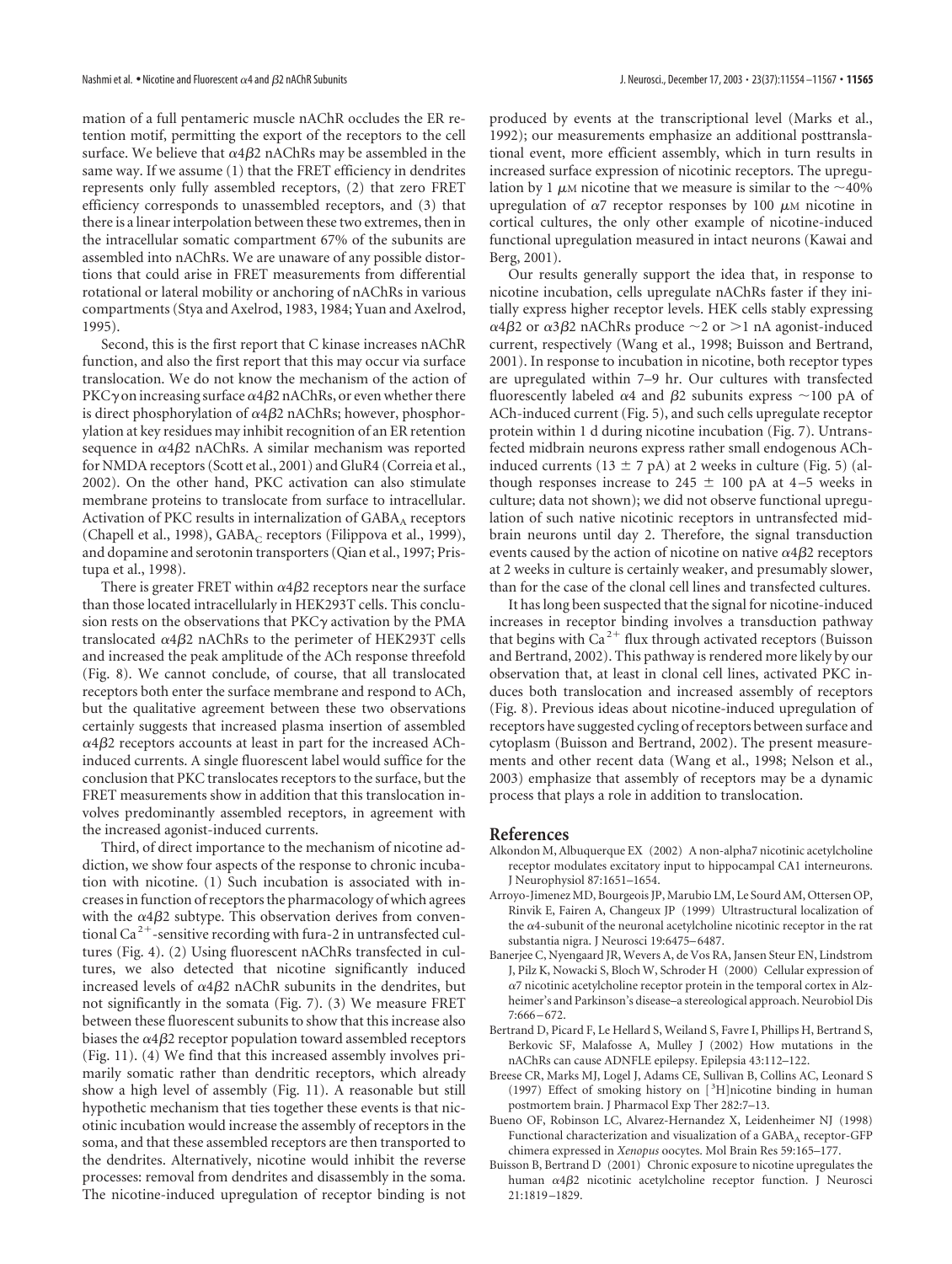- Buisson B, Bertrand D (2002) Nicotine addiction: the possible role of functional upregulation. Trends Pharmacol Sci 23:130–136.
- Buisson B, Gopalakrishnan M, Arneric SP, Sullivan JP, Bertrand D (1996) Human  $\alpha$ 4 $\beta$ 2 neuronal nicotinic acetylcholine receptor in HEK 293 cells: a patch-clamp study. J Neurosci 16:7880–7891.
- Chapell R, Bueno OF, Alvarez-Hernandez X, Robinson LC, Leidenheimer NJ (1998) Activation of protein kinase C induces  $\gamma$ -aminobutyric acid type A receptor internalization in *Xenopus* oocytes. J Biol Chem 273:32595–32601.
- Chiu CS, Jensen K, Sokolova I, Wang D, Li M, Deshpande P, Davidson N, Mody I, Quick MW, Quake SR, Lester HA (2002) Number, density, and surface/cytoplasmic distribution of GABA transporters at presynaptic structures of knock-in mice carrying GABA transporter subtype 1-green fluorescent protein fusions. J Neurosci 22:10251–10266.
- Correia S, Duarte CB, Faro CJ, Pires EV, Carvalho AL (2002) PKC $\gamma$  associates directly with the GluR4 AMPA receptor subunit–effect on receptor phosphorylation. Soc Neurosci Abstr 32:140.13.
- Court JA, Piggott MA, Lloyd S, Cookson N, Ballard CG, McKeith IG, Perry RH, Perry EK (2000) Nicotine binding in human striatum: elevation in schizophrenia and reductions in dementia with Lewy bodies, Parkinson's disease and Alzheimer's disease and in relation to neuroleptic medication. Neuroscience 98:79–87.
- Dani JA, Heinemann S (1996) Molecular and cellular aspects of nicotine abuse. Neuron 16:905–908.
- David-Watine B, Shorte SL, Fucile S, de Saint Jan D, Korn H, Bregestovski P (1999) Functional integrity of green fluorescent protein conjugated glycine receptor channels. Neuropharmacology 38:785–792.
- D'Hondt K, Heese-Peck A, Riezman H (2000) Protein and lipid requirements for endocytosis. Annu Rev Genet 34:255–295.
- Di Chiara G (2000) Role of dopamine in the behavioural actions of nicotine related to addiction. Eur J Pharmacol 393:295–314.
- Dickinson ME, Bearman G, Tilie S, Lansford R, Fraser SE (2001) Multi-spectral imaging and linear unmixing add a whole new dimension to laser scanning fluorescence microscopy. Biotechniques 31:1272, 1274–1276, 1278.
- Durany N, Zochling R, Boissl KW, Paulus W, Ransmayr G, Tatschner T, Danielczyk W, Jellinger K, Deckert J, Riederer P (2000) Human postmortem striatal  $\alpha$ 4 $\beta$ 2 nicotinic acetylcholine receptor density in schizophrenia and Parkinson's syndrome. Neurosci Lett 287:109–112.
- Ehlers MD (2000) Reinsertion or degradation of AMPA receptors determined by activity-dependent endocytic sorting. Neuron 28:511–525.
- Fenster CP, Beckman ML, Parker JC, Sheffield EB, Whitworth TL, Quick MW, Lester RA  $(1999)$  Regulation of  $\alpha 4\beta 2$  nicotinic receptor desensitization by calcium and protein kinase C. Mol Pharmacol 55:432–443.
- Figl A, Viseshakul N, Shafaee N, Forsayeth J, Cohen BN (1998) Two mutations linked to nocturnal frontal lobe epilepsy cause use-dependent potentiation of the nicotinic ACh response. J Physiol (Lond) 513:655–670.
- Filippova N, Dudley R, Weiss DS (1999) Evidence for phosphorylationdependent internalization of recombinant human  $\rho$ 1 GABA<sub>C</sub> receptors. J Physiol (Lond) 518:385–399.
- Fucile S, Palma E, Martinez-Torres A, Miledi R, Eusebi F (2002) The singlechannel properties of human acetylcholine  $\alpha$ 7 receptors are altered by fusing  $\alpha$ 7 to the green fluorescent protein. Proc Natl Acad Sci USA 99:3956–3961.
- Gensler S, Sander A, Korngreen A, Traina G, Giese G, Witzemann V (2001) Assembly and clustering of acetylcholine receptors containing GFPtagged  $\epsilon$  or  $\gamma$  subunits: selective targeting to the neuromuscular junction in vivo. Eur J Biochem 268:2209–2217.
- Glauner KS, Mannuzzu LM, Gandhi CS, Isacoff EY (1999) Spectroscopic mapping of voltage sensor movement in the Shaker potassium channel. Nature 402:813–817.
- Guo X, Wecker L (2002) Identification of three cAMP-dependent protein kinase (PKA) phosphorylation sites within the major intracellular domain of neuronal nicotinic receptor  $\alpha$ 4 subunits. J Neurochem 82:439–447.
- Jones IW, Bolam JP, Wonnacott S (2001) Presynaptic localisation of the nicotinic acetylcholine receptor β2 subunit immunoreactivity in rat nigrostriatal dopaminergic neurones. J Comp Neurol 439:235–247.
- Kawai H, Berg DK (2001) Nicotinic acetylcholine receptors containing alpha 7 subunits on rat cortical neurons do not undergo long-lasting inactivation even when up-regulated by chronic nicotine exposure. J Neurochem 78:1367–1378.
- Kawai H, Zago W, Berg DK (2002) Nicotinic  $\alpha$ 7 receptor clusters on hip-

pocampal GABAergic neurons: regulation by synaptic activity and neurotrophins. J Neurosci 22:7903–7912.

- Keller SH, Lindstrom J, Ellisman M, Taylor P (2001) Adjacent basic amino acid residues recognized by the COP I complex and ubiquitination govern endoplasmic reticulum to cell surface trafficking of the nicotinic acetylcholine receptor  $\alpha$ -subunit. J Biol Chem 276:18384-18391.
- Kittler JT, Wang J, Connolly CN, Vicini S, Smart TG, Moss SJ (2000) Analysis of GABA<sub>A</sub> receptor assembly in mammalian cell lines and hippocampal neurons using  $\gamma$ 2 subunit green fluorescent protein chimeras. Mol Cell Neurosci 16:440–452.
- Klink R, de Kerchove d'Exaerde A, Zoli M, Changeux JP (2001) Molecular and physiological diversity of nicotinic acetylcholine receptors in the midbrain dopaminergic nuclei. J Neurosci 21:1452–1463.
- Lansford R, Bearman G, Fraser SE (2001) Resolution of multiple green fluorescent protein color variants and dyes using two-photon microscopy and imaging spectroscopy. J Biomed Opt 6:311–318.
- Li P, Slimko E, Lester H (2002) Selective elimination of glutamate activation and introduction of fluorescent proteins into a *Caenorhabditis elegans* chloride channel. FEBS Lett 528:77–82.
- Ma D, Zerangue N, Lin YF, Collins A, Yu M, Jan YN, Jan LY (2001) Role of ER export signals in controlling surface potassium channel numbers. Science 291:316–319.
- Ma D, Zerangue N, Raab-Graham K, Fried SR, Jan YN, Jan LY (2002) Diverse trafficking patterns due to multiple traffic motifs in G proteinactivated inwardly rectifying potassium channels from brain and heart. Neuron 33:715–729.
- Mansvelder HD, McGehee DS (2002) Cellular and synaptic mechanisms of nicotine addiction. J Neurobiol 53:606–617.
- Marks MJ, Pauly JR, Gross SD, Deneris ES, Hermansborgmeyer I, Heinemann SF, Collins AC (1992) Nicotine binding and nicotinic receptor subunit RNA after chronic nicotine treatment. J Neurosci 12:2765–2784.
- Marks MJ, Whiteaker P, Calcaterra J, Stitzel JA, Bullock AE, Grady SR, Picciotto MR, Changeux JP, Collins AC (1999) Two pharmacologically distinct components of nicotinic receptor-mediated rubidium efflux in mouse brain require the  $\beta$ 2 subunit. J Pharmacol Exp Ther 289:1090 $-$ 1103.
- Martin-Ruiz CM, Piggott M, Gotti C, Lindstrom J, Mendelow AD, Siddique MS, Perry RH, Perry EK, Court JA (2000) Alpha and beta nicotinic acetylcholine receptors subunits and synaptophysin in putamen from Parkinson's disease. Neuropharmacology 39:2830–2839.
- Marubio LM, del Mar Arroyo-Jimenez M, Cordero-Erausquin M, Lena C, Le Novere N, de Kerchove d'Exaerde A, Huchet M, Damaj MI, Changeux JP (1999) Reduced antinociception in mice lacking neuronal nicotinic receptor subunits. Nature 398:805–810.
- Miyazawa A, Fujiyoshi Y, Stowell M, Unwin N (1999) Nicotinic acetylcholine receptor at 4.6 Å resolution: transverse tunnels in the channel wall. J Mol Biol 288:765–786.
- Naisbitt S, Kim E, Tu JC, Xiao B, Sala C, Valtschanoff J, Weinberg RJ, Worley PF, Sheng M (1999) Shank, a novel family of postsynaptic density proteins that binds to the NMDA receptor/PSD-95/GKAP complex and cortactin. Neuron 23:569–582.
- Nelson ME, Kuryatov A, Choi CH, Zhou Y, Lindstrom J (2003) Alternate stoichiometries of  $\alpha$ 4 $\beta$ 2 nicotinic acetylcholine receptors. Mol Pharmacol 63:332–341.
- Ormo M, Cubitt AB, Kallio K, Gross LA, Tsien RY, Remington SJ (1996) Crystal structure of the *Aequorea victoria* green fluorescent protein. Science 273:1392–1395.
- Palma E, Mileo AM, Martinez-Torres A, Eusebi F, Miledi R (2002) Some properties of human neuronal  $\alpha$ 7 nicotinic acetylcholine receptors fused to the green fluorescent protein. Proc Natl Acad Sci USA 99:3950–3955.
- Patterson GH, Piston DW, Barisas BG (2000) Förster distances between green fluorescent protein pairs. Anal Biochem 284:438–440.
- Pearson RB, Kemp BE (1991) Protein kinase phosphorylation site sequences and consensus specificity motifs: tabulations. Methods Enzymol  $200:62 - 81$ .
- Peng X, Gerzanich V, Anand R, Whiting PJ, Lindstrom J (1994) Nicotineinduced increase in neuronal nicotinic receptors results from a decrease in the rate of receptor turnover. Mol Pharmacol 46:523–530.
- Perry DC, Davila-Garcia MI, Stockmeier CA, Kellar KJ (1999) Increased nicotinic receptors in brains from smokers: membrane binding and autoradiography studies. J Pharmacol Exp Ther 289:1545–1552.
- Picciotto MR, Zoli M, Rimondini R, Lena C, Marubio LM, Pich EM, Fuxe K, Changeux JP  $(1998)$  Acetylcholine receptors containing the  $\beta$ 2 subunit